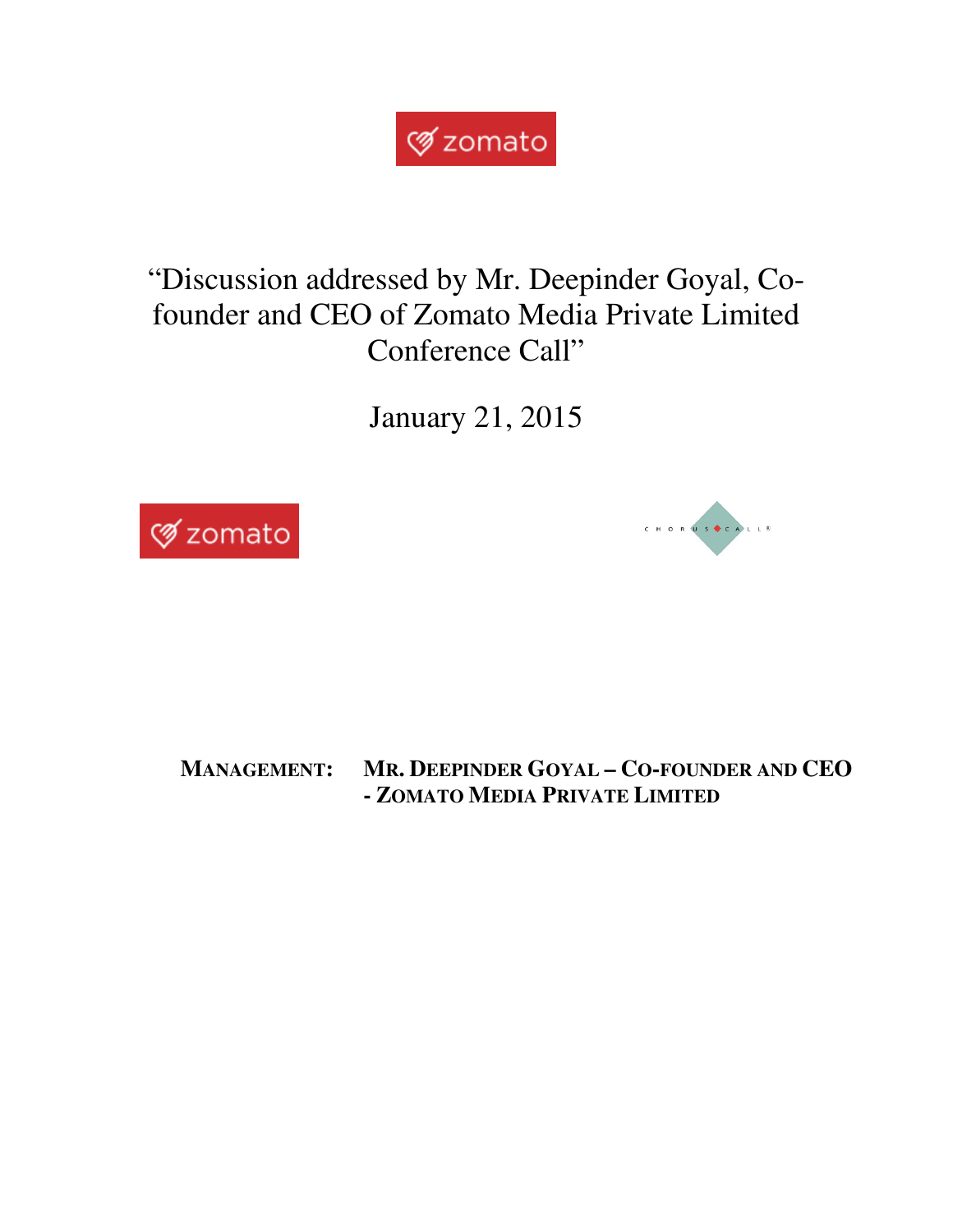

- **Moderator**: Ladies and gentlemen good day and welcome to the Conference Call being addressed by Mr. Deepinder Goyal, Co-founder and CEO of Zomato Media Private Limited. As a reminder all participant lines will be in the listen-only mode. There will be an opportunity for you to ask questions after the presentation concludes. Should you need assistance during the conference call please signal an operator by pressing "\*" then "0" on your touchtone telephone. Please note that this conference is being recorded. I now hand the conference over to Mr. Deepinder Goyal. Thank you and over to you!
- **Deepinder Goyal:** Thank you. Hi everyone I am Deepinder. I started the company six and a half years ago and right now the company is doing very well. We guys are in about 22 countries right now. Last month we acquired Urbanspoon which gave us entry into US, Australia and Canada and that is why I think the interest has increased and that is why all of us are here on the call.

 I would actually directly want to jump into questions because I know lots of you guys have lot of questions.

**Moderator**: Thank you. Ladies and gentlemen we will now begin the question-and-answer session. Our first question is from the line of Omkar Hadkar from Edelweiss.

**Sandeep:** Sandeep here from Edelweiss. Thanks for the opportunity. Deepinder, I have two three questions. First question is on the user interface. I wanted to know you, if you see Urbanspoon does not have menu right now. So how will you going forward do the integration whether it will look more like Zomato or whether it will look more like Urbanspoon or you will take best features of both and you will try to align that first question? Second what will be the your near-term priority when I mean near-term means maybe for next two years whether it will be to increase the coverage in terms of visit, reviews and listings or will it be also to monetization of the hotel? Again third question following that on monetization whether it will be through Google ads, which it is currently whether that is the near-term strategy or you will move onto some kind of paid listing or something of that sort? So first question is on the alignment of the user interface whether it will look more like Zomato or Urbanspoon or you will take best switches of both and align? Second on the near-term priorities which I mean next two years whether your focus will be to ad reviews, restaurants and coverage or it will be also towards monetization and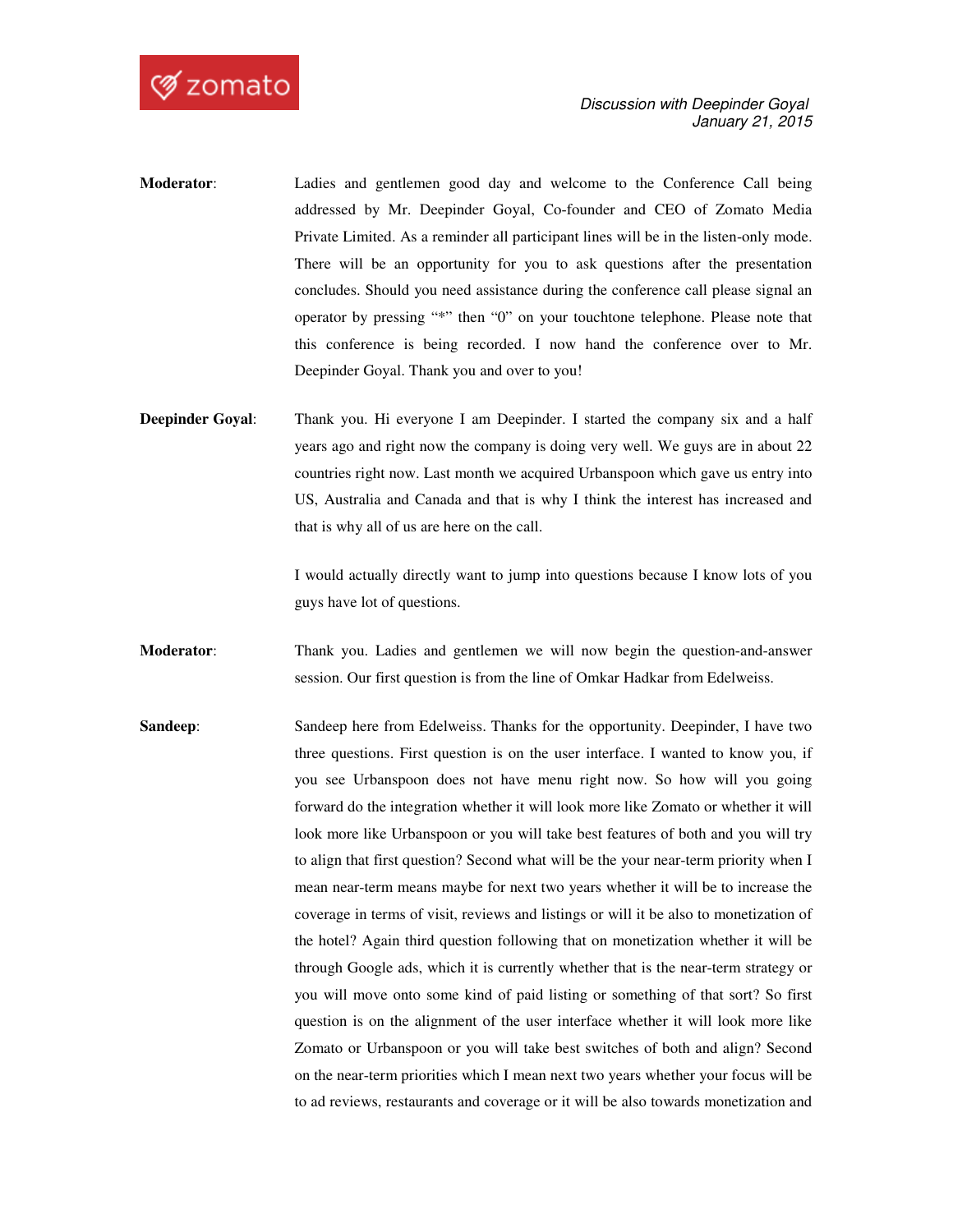## **Ø** zomato

third if monetization what will be your strategy whether it will be through Google ads for the time being or you will also move towards paid kind of thing or even table bookings like that?

**Deepinder Goyal**: On Urbanspoon, we have to actually look at Urbanspoon market-by-market. So we actually acquired Urbanspoon mainly for Australia and Canada where it is a clear market leader in the period and it is actually the number one player in both these markets. US it is not the number one player and so we have to look at all these markets differently. Now when it comes to the product I think we will actually be looking at the best of Urbanspoon and the best of Zomato. We will be looking at what the new products might look like, well essentially we will rethink everything and we will come up with the new product maybe by the end of March and when it comes to menu cards for example we will definitely have menu cards for all the markets that we are already in and in the US we will have to prioritize some cities in like Australia and Canada will definitely have menu card so I think we will have to do it geography wise strategy here so there is no one right answer which I can give you for that one.

> So your second question monetization versus like traffic. Now when it comes to Australia and Canada, I think we will focus on monetization first and US once more if US is not why they really bought the asset but of course we are going to pay some kind of attention to the US as well and that in the short-term will definitely be traffic.

> In terms of monetization, our monetization, which is like our direct sales in which gets ad from restaurants and all our current markets it monetize like really be much better than Google ads and right now for the short-term because of the size of Urbanspoon traffic we might monetize through Google ads but that will just be a short-term measure, over the longer-term we will be setting up direct sales team across all these markets and will be replicating our organic business model everywhere.

**Sandeep:** If I can add one more on that basically will it be fair to put it this way that US you will go you the traffic strategy and you will not rush towards monetizing in next two years but in Australia and Canada you will probably moved from Google ad kind of monetization to your own ad listings.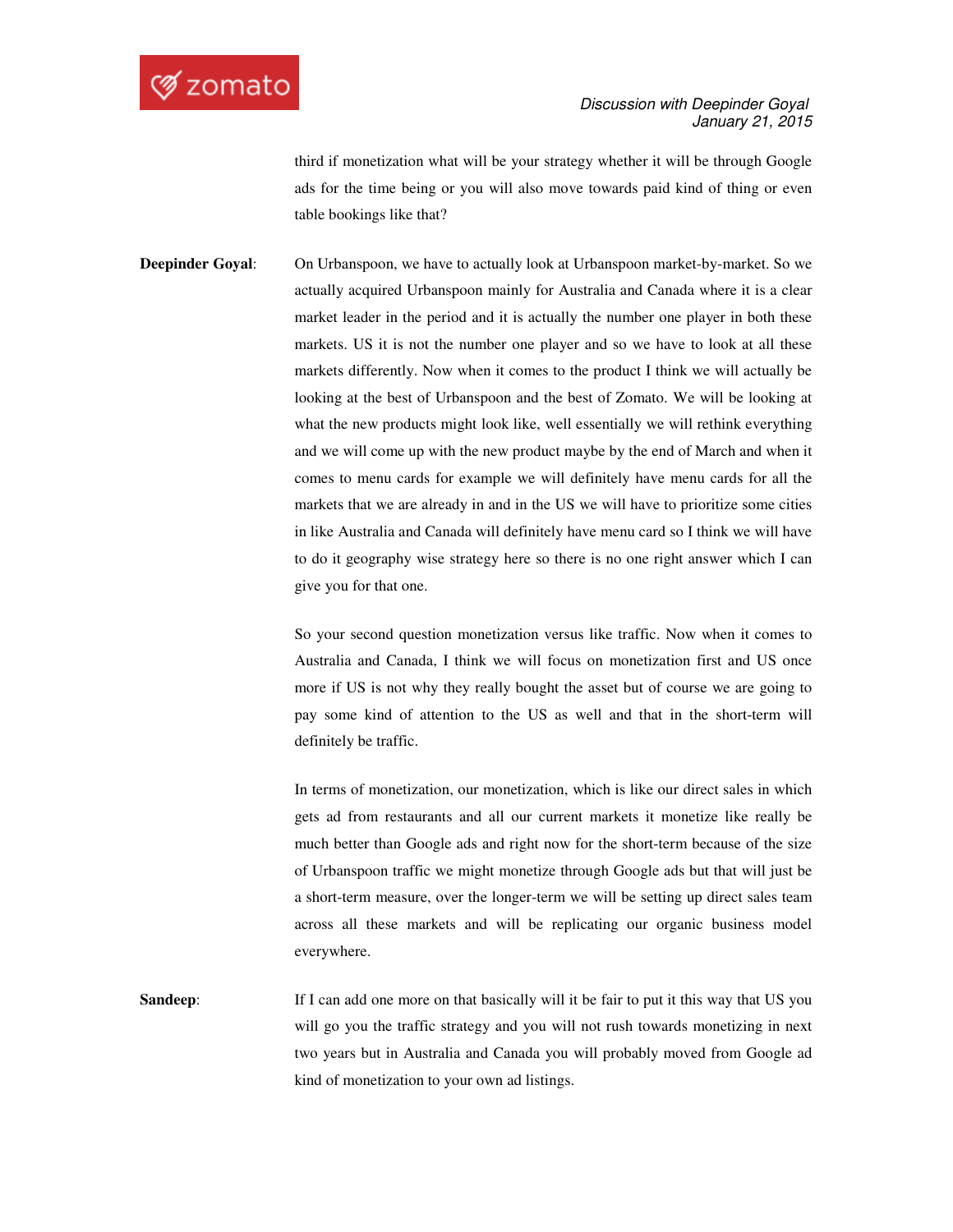

| <b>Deepinder Goyal:</b> | That is true, to a large extent.                                                                                                                                                                                                                                         |
|-------------------------|--------------------------------------------------------------------------------------------------------------------------------------------------------------------------------------------------------------------------------------------------------------------------|
| Sandeep:                | Thanks and best of luck for the acquisition thanks.                                                                                                                                                                                                                      |
| <b>Moderator:</b>       | Thank you. Our next question is from the line of Pinku Pappan from Nomura.<br>Please go ahead.                                                                                                                                                                           |
| <b>Pinku Pappan:</b>    | I want to know what are the new features you are looking to launch in your<br>product that is one and secondly the payment feature that you have introduced in<br>Dubai how is the takeoff of that and which markets are you looking to introduce<br>this going forward. |
| <b>Deepinder Goyal:</b> | A lot of new features we are lunching in the products are going to essentially get<br>us more traffic in lot of these markets and apart from just like social traffic                                                                                                    |

- us more traffic in lot of these markets and apart from just like social traffic features we are also getting into transaction based business models which are essentially delivery, online delivery and we are also getting into payment. We are still contemplating whether we will get into the table reservations business or not, so those are the three key product areas which would be of interest to everybody in this group. Having said that all of these three products are like pilot stage right now, so we will not really sure when the product will rollout and when we will actually see tangible revenue coming from this segment. On the payment side of the story the product has not been launched in Dubai yet, its actually launching on the February 1, 2015 we have done with our pilot the pilots have gone really well, so we are really bullish on the payments product but we really have no idea on how our users will start using and how much volume we will get from that. I think the next quarter or maybe the next six months will tell us what is going to happen to the payments product.
- **Pinku Pappan:** When you talk about online delivery are you looking to implement as yourself or are you looking to partner somebody who is already in the space?
- **Deepinder Goyal:** I think we will have to do both these things. We cannot rule out partners because partners have significant volume and to compete the user experience we will have to bring in all partners as well and but we also cannot even deny the fact that Zomato can actually do this very well on its own as well. So I think we will do the both things at the sometime so that the user actually wins, who makes money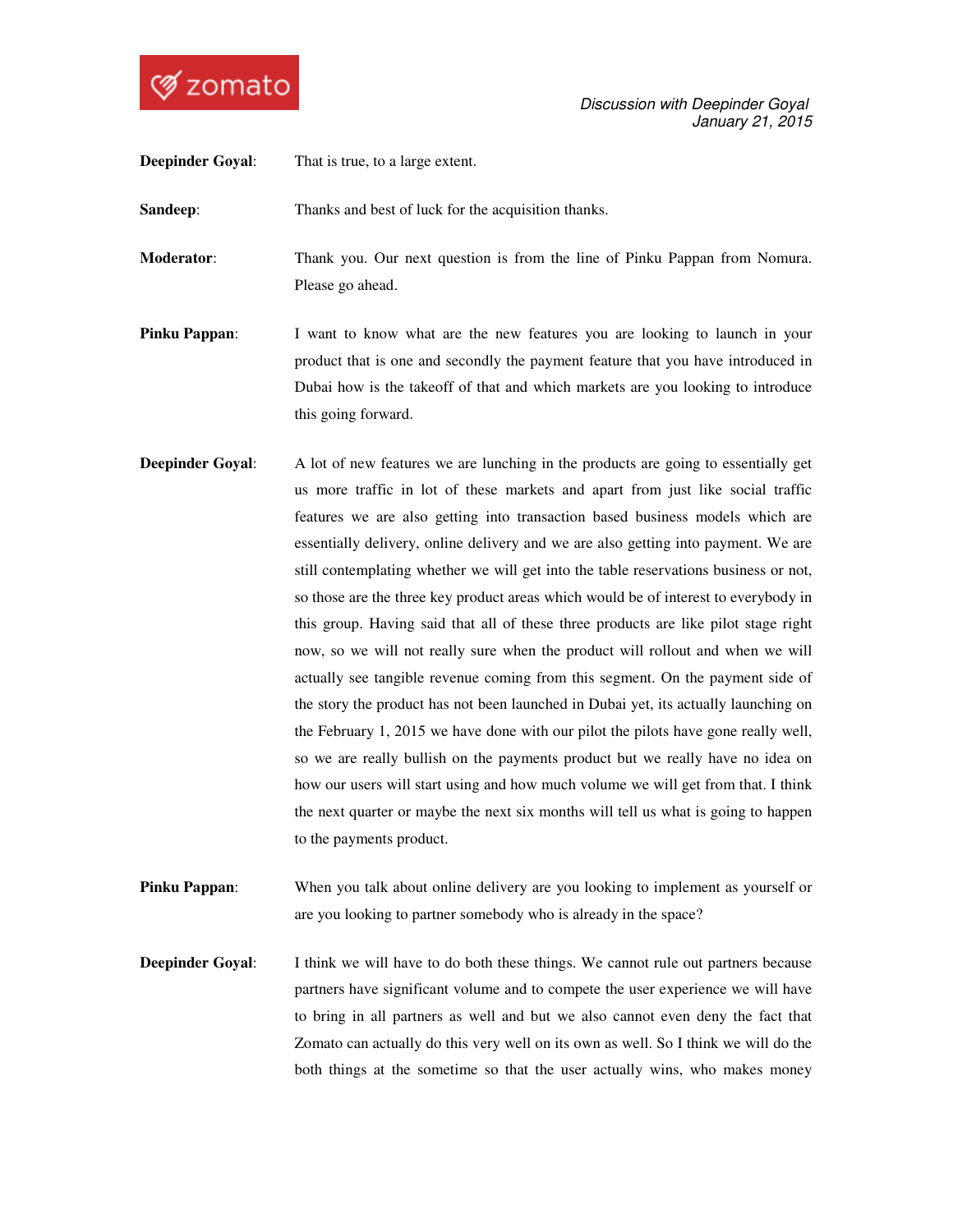

somebody will make money but the market we just want to go with the market at this point.

- **Pinku Pappan:** When you are say you are still debating on table reservation what is the biggest challenge here now when there are established players in US and UK you have done it what is really leading you to think twice about entering the space?
- **Deepinder Goyal:** First of all we do not think about our market as just US and UK right that is a very small segment of our overall bigger picture India, UAE, New Zeeland, South Africa, Philippines having this we have, we are the leader in a lot of markets and I think these are the markets which we kept which we will really push on when it comes to any new product and there is nobody in these markets. I think the biggest constraint is essentially like having enough bandwidth in our team, in our product team, in our ops team to actually execute all these things at the same time. If we are able to build out a team which is able to do this quickly we will do it.
- **Pinku Pappan:** My last question is what percentage of your traffic is acquired and what percentage of traffic if organic?
- **Deepinder Goyal:** We spent very, very little on marketing so you can say that less than 2% of our traffic is acquired everything has resolved organic.
- **Pinku Pappan:** Thank you so much.
- **Moderator:** Thank you. The next question is from the line of Arya Sen from Jefferies. Please go ahead.
- **Arya Sen**: Questions firstly what proportion of your traffic is now on mobile and say, how much was it a year back?
- **Deepinder Goyal:** Is that it or any others?
- **Arya Sen**: Yes, I have quite a few actually, so one is what proportion is mobile and how much was it a year back and specifically?
- **Deepinder Goyal:** Right now almost 45% of our traffic is through mobile apps and the rest is desktop web and mobile web. If you look at our overall traffic almost 70% of our traffic is mobile if you combine the app and the mobile web traffic.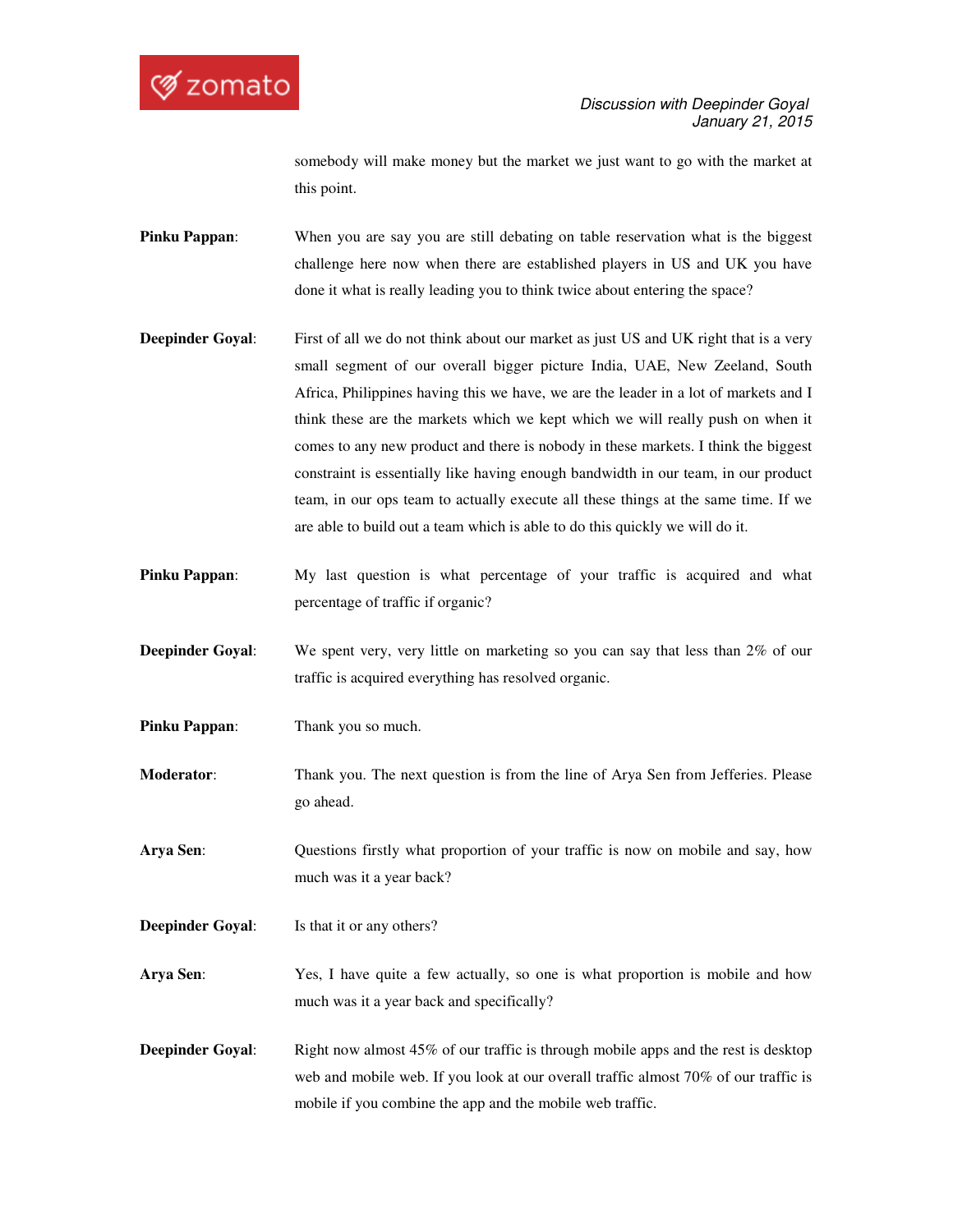

 Discussion with Deepinder Goyal January 21, 2015

| Arya Sen:               | How much a year back?                                                                                                                                                                                                                                                                                                                                                                                                                                                                                                         |
|-------------------------|-------------------------------------------------------------------------------------------------------------------------------------------------------------------------------------------------------------------------------------------------------------------------------------------------------------------------------------------------------------------------------------------------------------------------------------------------------------------------------------------------------------------------------|
| <b>Deepinder Goyal:</b> | I do not know exactly but I think it should be at about 50% or somewhere around<br>that range.                                                                                                                                                                                                                                                                                                                                                                                                                                |
| Arya Sen:               | On the mobile specifically how are you monetizing the mobile interface because I<br>do not see too many ads on mobile so is the monetization less in mobile, how does<br>it work?                                                                                                                                                                                                                                                                                                                                             |
| <b>Deepinder Goyal:</b> | Monetization is actually the same we do not sell mobile and desktop separately we<br>sell the same SKU across all the platforms that we are in. So on our apps we have<br>the same as, as that you see on the desktop. So we have the same ads and we have<br>pretty much getting the same amount of click through and mail it from both<br>mobile and desktop properties.                                                                                                                                                    |
| Arya Sen:               | In the mobile when I just switch on the app I see all these various categories which<br>I can sort of look up so in that whatever comes this in search results there is still<br>no preferential search result, there is nothing on that?                                                                                                                                                                                                                                                                                     |
| <b>Deepinder Goyal:</b> | Not really so we do not do preferential search what we within a search result you<br>will see ads which are clearly marked differently and organic search results and<br>those are more of an image based tags, all the organic listings are sort of text. On<br>the category we have see on the home screen of the app all the restaurants are<br>actually not paid only like the first three restaurants at most that you see within a<br>category are paid and those are clearly marked as featured or sponsored in those. |
| Arya Sen:               | Secondly on your revenue split if I look at FY14 numbers about 70% was India<br>and about 30% most of it from Dubai how has it changed so far this year and<br>going forward is there some sort of a split that you have in mind say three years<br>down the line how would it look?                                                                                                                                                                                                                                          |
| <b>Deepinder Goyal:</b> | Last year was last year, this year I think we will end up with India and UAE<br>combine at about 75% to 80% so I think for the foreseeable future India and UAE                                                                                                                                                                                                                                                                                                                                                               |

will always command like the lion's share of overall revenue because they just had the advantage of the time behind them they are the largest markets and they are also growing as fast as all the other markets. So even if all the other markets are growing well in terms of numbers in percentages we are still have a lot to do in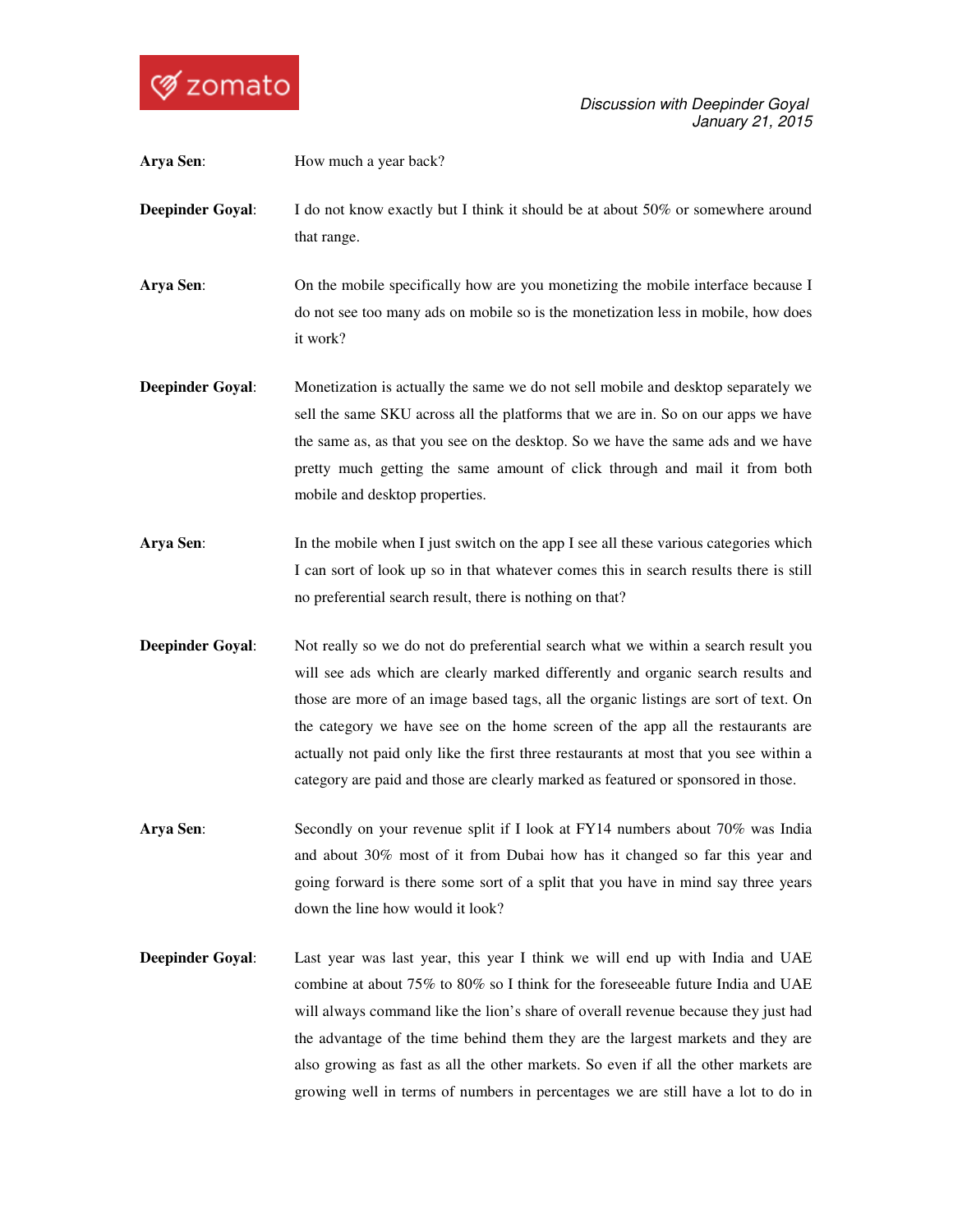terms of catching up, and three years from now I think this number could come down to 50% but I think it will still be significant enough in our figure picture.

**Arya Sen:** Right and which would be the next two or three cities after Dubai?

**Deepinder Goyal:** There are four markets where we are doing very well already in terms of sales Indonesia, Philippines, South Africa and New Zeeland. So these four countries we are actually hoping to breakeven in the countries like in the next three to six months we will be profitable in these markets in the next three to six months.

- **Arya Sen:** Within India how many cities are you monetizing because I remember that you launched the product but you send in the sales team only a bit later and so how many cities now are you, do you have a sales team and are you looking to monetize?
- **Deepinder Goyal:** I think we are only monetizing the bigger cities we are not monetizing the smaller ones and I think about eight cities are being monetizing or like seven or eight I am not really sure but somewhere around that range.
- **Arya Sen**: Lastly as you said you are in about 22 countries right now clearly some has been better than some others so what has worked and what has not worked so far what are the sort of see sort of takeaways from your experience in your international expansion so far?
- **Deepinder Goyal:** So most of the key takeaways are that we need a local team everywhere if we move people around between countries they are pretty much and not able to understand the local landscape of the market. We need to build local teams to execute in every country and we learnt is about two years ago since then the market has been doing pretty well all our markets have been doing pretty well, of course some market grow faster because there is no competition at all some markets grow slower because of competition but overall I think we are pretty happy with the growth and progress in all of our markets.

**Arya Sen**: That is all from my side. Thanks so much.

**Moderator**: Thank you. Next question is from the line of Parag Gupta from Morgan Stanley. Please go ahead.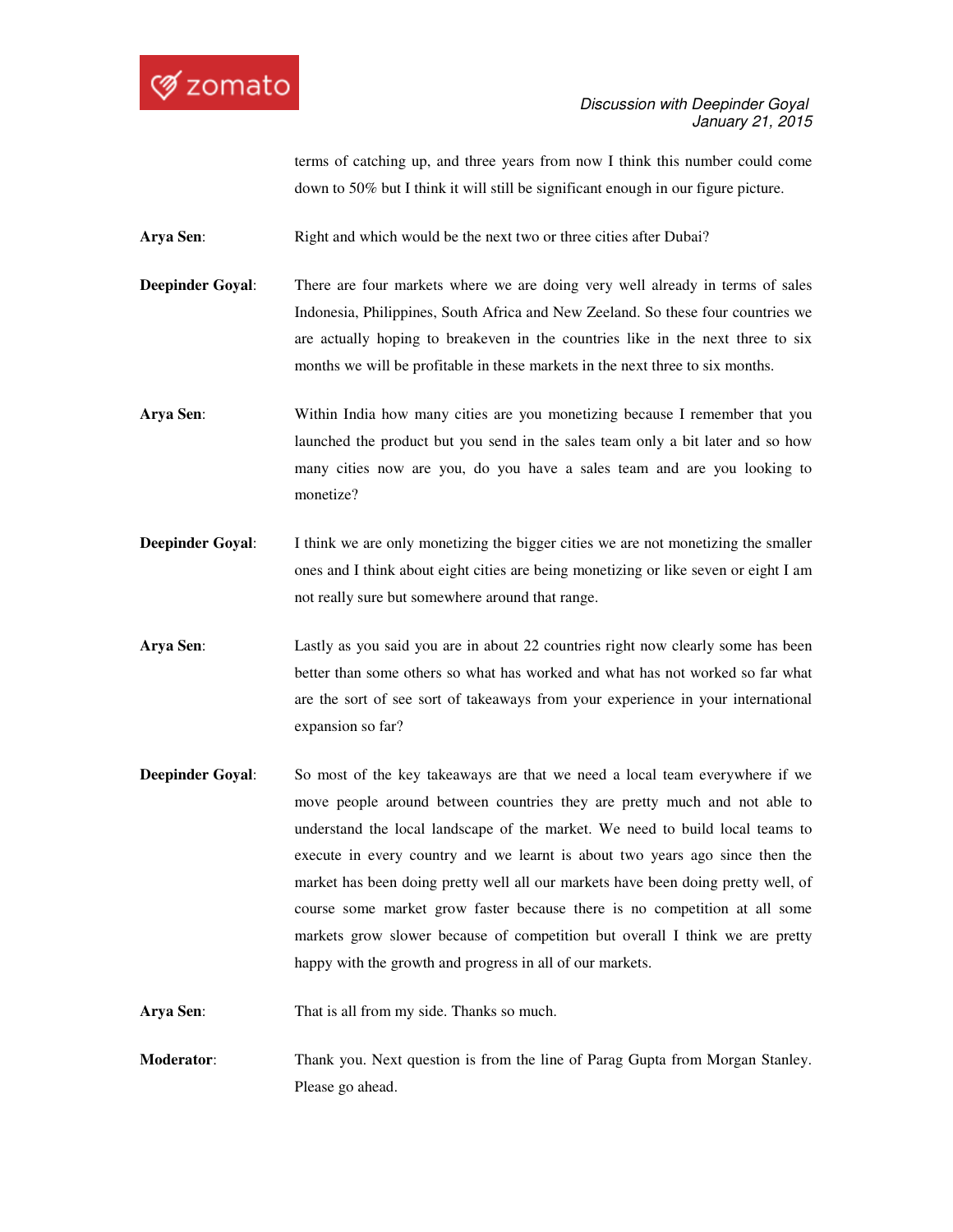

- Parag Gupta: Hi, Deepinder thanks for this call. This is Parag Gupta from Morgan Stanley. Just two questions from my side. So given that you guys have been expanding rapidly could you just give us a sense of how do you look at where you want to go next so what are the some of the key things that you look at to decide which is the next country want to be in, and the second thing is related to that is the understanding was that you would ideally look at inorganic opportunities in markets which are non-English speaking so why was the difference for Urbanspoon given that Australia and Canada should be primarily English speaking so is inorganic going to be the way forward?
- **Deepinder Goyal:** In terms of more countries I think for the next six to nine months we are not going to launch in any new markets because after the Urbanspoon deal we are pretty much sort of tripled in terms of traffic and I think there is a lot of work to be done on an organizational level to really make all these markets is work we signed up for a lot of and I think we have to make sure that we get that done first, maybe like one year down the line when we will have more bandwidth we look at more countries but everything is up in the air right now we really need to get some stuff done in US, Australia and Canada. In terms of organic versus inorganic we are pretty much open to both these options in any given market but let's say if we are going into a competitive market let us say like Australia and we are going organic in Australia we really have to like wait out for like three four years in order to just to be in that market. So and three four years is a long time and if we spot out an opportunity where we can really buy the largest player and we are getting a good deal we would definitely do that. So it is a more of ad hoc approach it is not something that we think of as a strategy.
- **Parag Gupta:** Maybe just one last question you talked about potentially looking at food delivery at some point in time so how do you see competition even in India or in other countries from players like Food Panda how do you think you could differentiate yourself from them and how do you think your growth can be on that part of the business?
- **Deepinder Goyal:** Actually for us we are not really worried about any of the competitors, especially in the markets that we have strong in because see first of all we have the advantage of a large sales team and we have a lot of the clients and we can just get these tieups over a phone call so really to save the supply side of the business we can really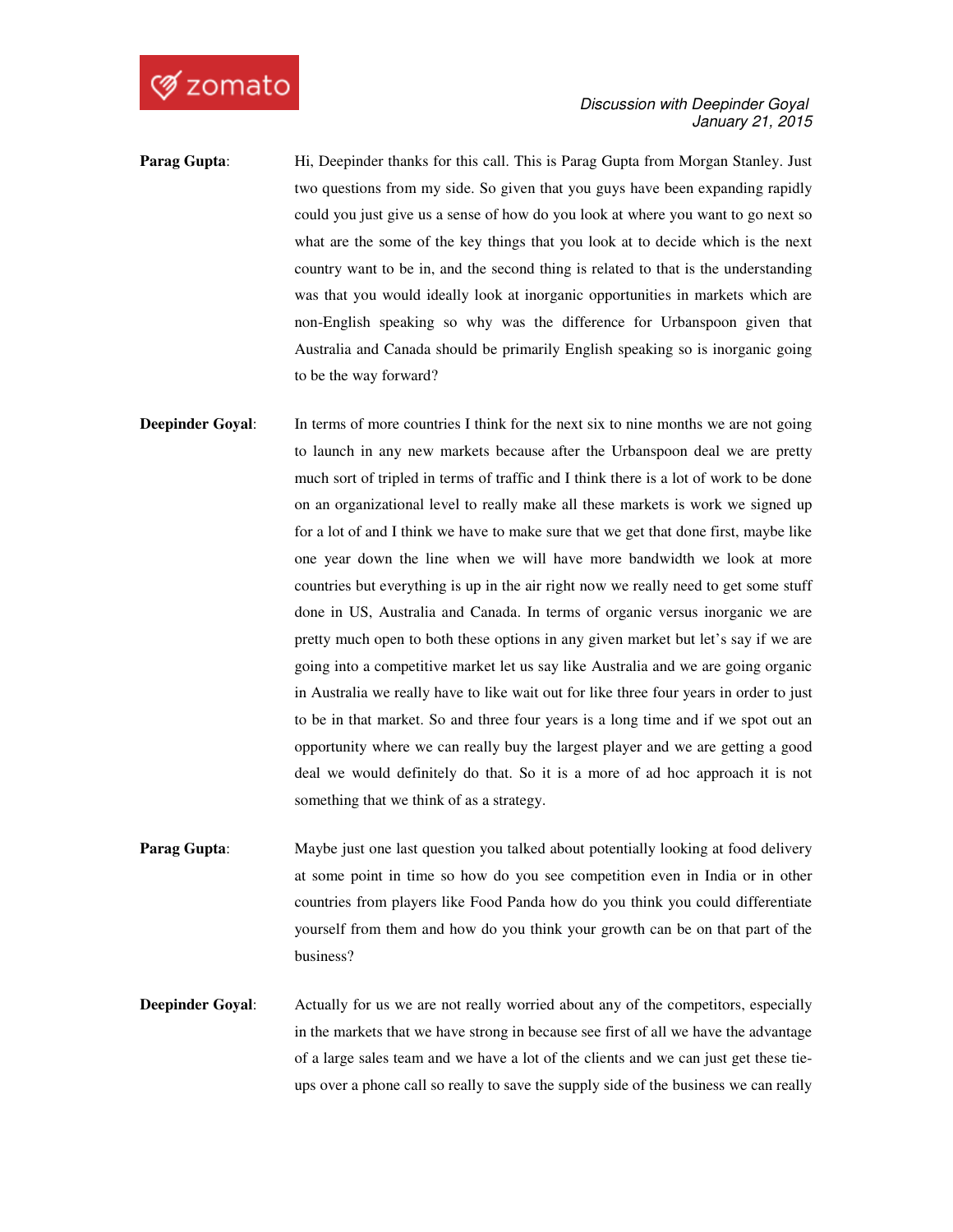go ahead quickly on the demand side of the business we already have a lot of users who use our app in there so even on that front we have it covered so I think in any such business they have always a chicken and egg equation being played out and I think we have both sides sorted. So I think pace at which we can ramp up this business is going to be much, much faster than any of the other players outside of Zomato so we are not worried about the competition.

**Parag Gupta:** Great Deepinder thanks and all the best.

**Moderator:** Thank you. The next question is from the line of Jitendra Tokas from Citi Group. Please go ahead.

- **Jitendra Tokas:** I have two questions, firstly could you articulate your long-term vision for your company that you want to be and let us say next five, ten years and do you want to be across all restaurant discovery, food delivery, table booking and payments in all your countries and secondly if you feel comfortable could you share are you looking to raise capital after the Urbanspoon acquisition?
- **Deepinder Goyal:** The long-term vision for the company and for us as a product is that as a user if you want to communicate with a restaurant be it like finding out which restaurant you want to go to, calling a restaurant, booking a table, ordering online payments, maybe like even ordering food while you are dining out at the restaurant like you should be using Zomato to do it. So we really want to own the communication channel between the consumer and the businesses here and this is not going to be easy to build I think it will take years to build this figure and you have to do it market-by-market as well. So this has to be long and patient story. Having said that this is going to need a lot of money as well so I think we will need another round of funding having spend almost the entire last round of funding but we have not decided when and how much.
- **Jitendra Tokas:** If I may squeeze one more question, do you not think that there may be some conflict if you start doing all these different pieces for instance you may want to show restaurants which you got more business or higher commission, food delivery and higher search results and if you can give it may start to distress Zomato reviews for instance like I can take one example of trip advisor where the hotel booking fees is completely kept separate they only give the views and if you want to book hotels that takes to different website?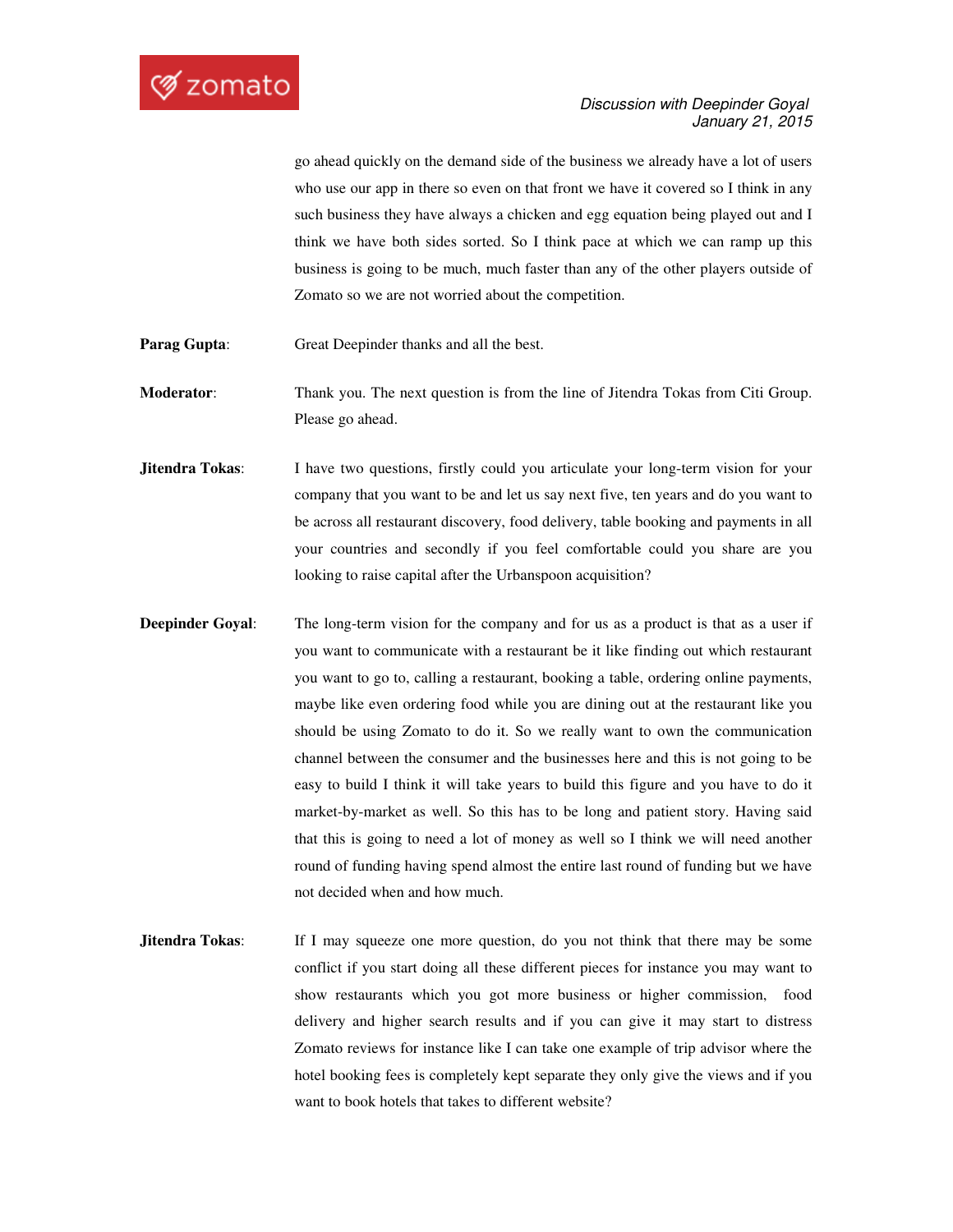- **Deepinder Goyal:** You can put all these things on a different website but fact of the matter is it is owned by the same company, but I think it is just about picking the right thing to do and so far even in our current business it is always ad revenue coming in from a business which also get reviews on the website we have been able to maintain a high level of sanctity on the product as well as on our sales side and there is no reason to believe that we will fail to do that in the future.
- **Jitendra Tokas:** Thank you so much.
- **Moderator**: Thank you. Next question is from the line of Srinivas Sheshadri from CIMB. Please go ahead.
- **Srinivas Sheshadri**: Thanks for hosting the call. I have a few questions. The first one is if you can give some idea especially where the mature markets which may be three to four years old maybe if you can take a example like a Delhi or a Dubai and walk us through like what does the P&L of a typical city like that look in terms of the revenues cost structure margins what does it what at a city level how the economics are for a city where you have been around for three to four years?
- **Deepinder Goyal:** I would actually not want to go into lot of detail here because we are actually monetizing way much better than any of our competitors so any kind of details will be sort of confidential.
- **Srinivas Sheshadri**: So I mean without even naming a city maybe some kind of a common size kind of how the cost and revenue looks like in this year?
- **Deepinder Goyal:** No, I would say that any major city is more than which have been under operation for more than two years is profitable for us and the economics are working very well anytime we have scaled and we have been scaling well in terms of revenue in all the cities over the last few months and they are profitable. So we are not really worried about the long-term financial health of the business. Every city I think should be able to get to a profitable state in two to four years time given the level of competition in that particular market. So broadly I think we are not worried about the financial health of the business.
- **Srinivas Sheshadri**: Any numbers you can throw in terms of, if you were to take a bracket of cities which are three to four years old on an aggregate level like what would be the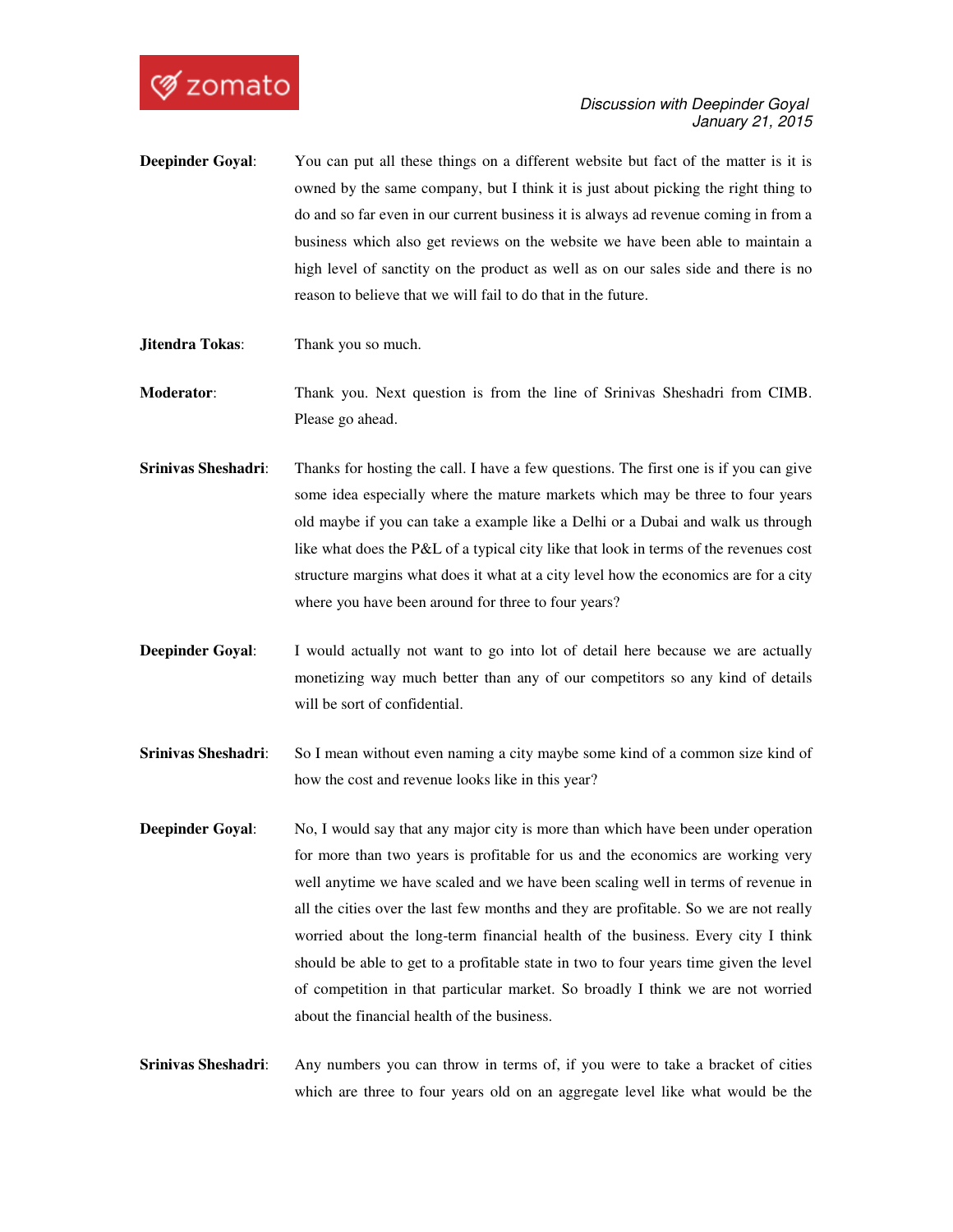

margins of such kind of an operation and do you look at it that way and if you can give some light on that?

- **Deepinder Goyal:** I think we are still into like in investment mode into these markets so any number that I give you to like right now would not even make sense three months from now. So I think we will need to give all these markets another couple of years before we can narrow down on saying that this is how the margins would look like.
- **Srinivas Sheshadri:** From a cost perspective what would be the biggest cost item for a kind of a mature operation?
- **Deepinder Goyal:** It is always people I think between people and real estate cost we have like 90% of our cost covered.
- **Srinivas Sheshadri**: Secondly coming to the kind of thought process, which has change from being a purely food discovery to a transaction that kind of a business model earlier you had some reservations in terms of and the fulfillment issues et cetera on how you would get dependent on the restaurants so what has changed in terms of the thought process when you are getting into it, is it because of the way these kind of services are intermeshed with each other from a user perspective or you getting some more comfort in terms of or the thoughts are more clearly there in terms of how we are going to do, go about doing these things, if you can throw some light on why you kind of getting into the transaction kind of services now?
- **Deepinder Goyal:** I think the merchant community that we are dealing with has gotten more professional overtime and three years ago when we said that this is not the business we want to do we were dealing with a very, very unorganized sector and that changed drastically over the last few years. So we are dealing with a much more professional community of restaurant owners who will not risk a brand for any short-term margin. So that is one thing that we have seen change overtime, the other thing that is that a brand value of Zomato and the traffic that Zomato drives to all these businesses has also gone up. So we are at the heavier end of bargaining scale so now merchants cannot really afford to not service our customers well. So I think that is also what has changed.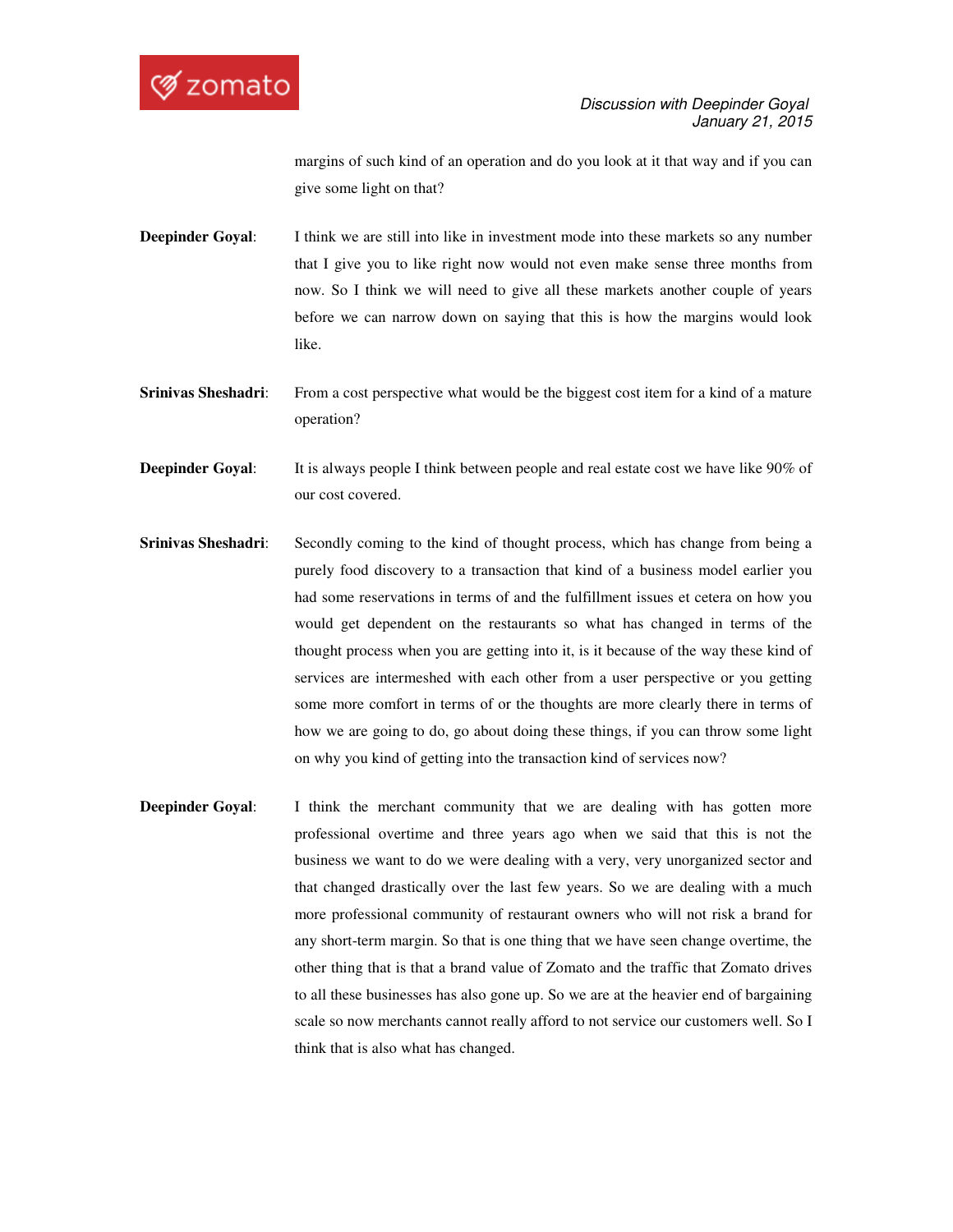

- **Srinivas Sheshadri:** Going that kind of the addressable market which were not drawing up as much larger can you give some sense of like what is the monetization potential gone up by for any city when you are moving from say an advertising to a kind of end-toend services kind of food business?
- **Deepinder Goyal:** We actually do not know the numbers that much because but we know that the size of the market that we are trying bite into is very large, because we see all these traffic come to Zomato and then we look at these numbers we just think that if we are just able to convert 10% of the size to transaction, Zomato could be a much larger business, but we do not really know how this will convert there is no market study out there we absolutely have no idea, but over the next three to six months we would have a much more concrete view on how this is going to look like.
- **Srinivas Sheshadri**: Another question in terms of the kind of buildup of operations required from here. You did state that you are going to go aggressively into Australia and Canada especially to kind of build out into a more of a Zomato style operation so does that entail any numbers or in terms of how many people or what kind of investment would be required to do that plus maybe get into these services kind of things which you talked about to over one or two years any sense in terms of how much funding would be required to kind of do all these?
- **Deepinder Goyal:** We have a scale in our mind. I think Australia could take anywhere between like \$2 and \$10 million. Now \$2 million if our sales execution really kicks of right upfront and \$10 million if we do not do as in sales upfront. So it can be anything but we are going to really like pilot it out for the next three months figure out how the maths looks like for us and then we will get into the finer details of how much we will spend in these markets.
- **Srinivas Sheshadri**: Would Canada be of a similar scale?
- **Deepinder Goyal**: Canada and Australia are almost identical in size.
- **Srinivas Sheshadri**: Just a final question is on the kind of organization having scaled up so fast in the last couple of years what are the thoughts around management bandwidth and how are you kind of evolving the overall management structure to kind of service this kind of a higher scale of operations can you throw some light on how the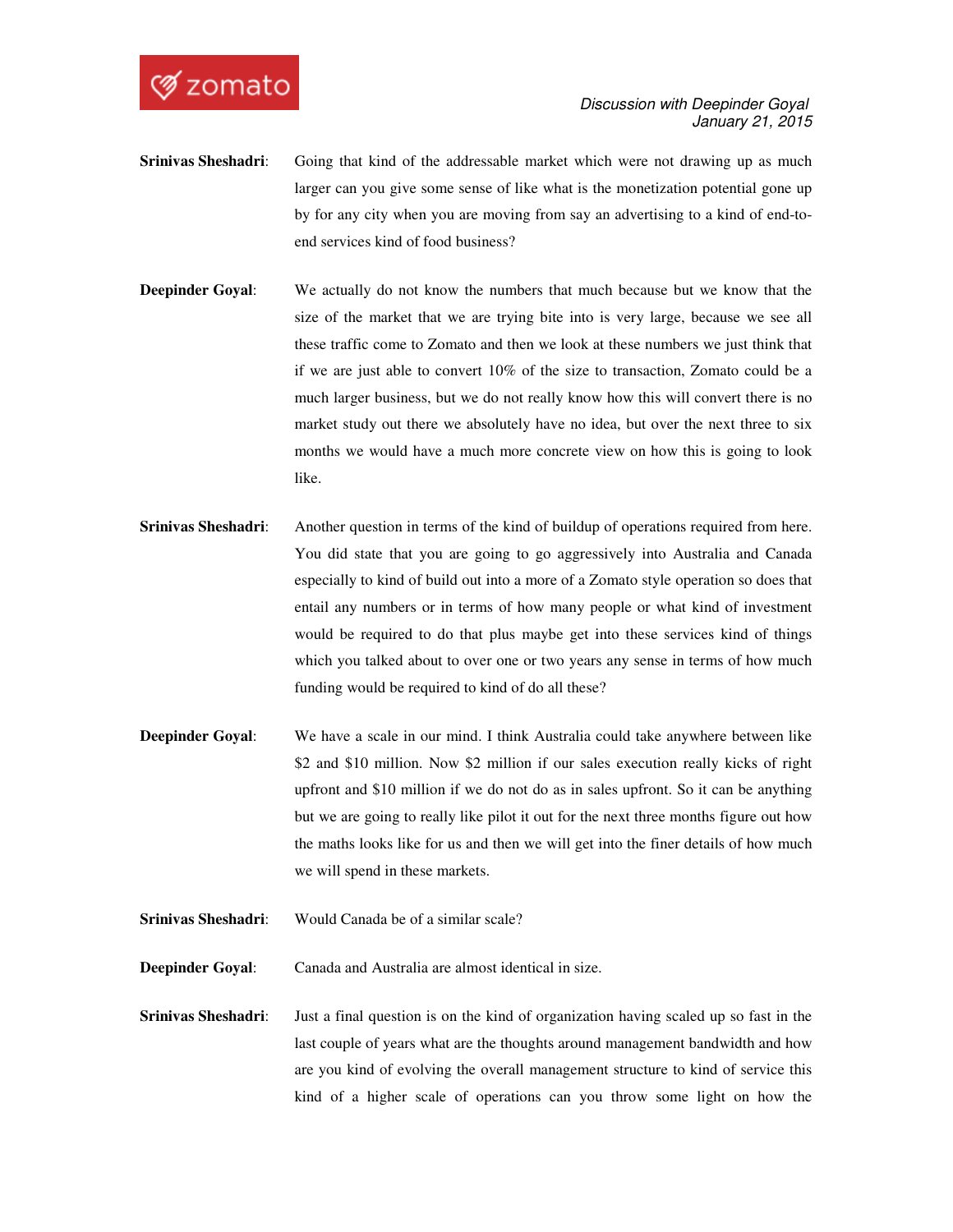

organization structure has kind of evolved though the last one or two years and what is your plan on that going forward?

- **Deepinder Goyal:** On that I think we have a great team I think we have great local teams everywhere as well and all these teams know what they are doing. We were not constrained until now on management bandwidth but over the next few months we will figure out what we had not really signed up for in terms of Australia, Canada anyway.
- **Srinivas Sheshadri:** Fair enough so I will come back if I have more questions thanks again for hosting the call.

**Moderator**: Thank you. The next question is from the line of Gaurav Malhotra from Citigroup. Please go ahead.

- **Gaurav Malhotra**: Just a couple of questions. Given the fact that Canada and Australia you said that Urbanspoon is the largest player there and it offers decent size in US as well any particular reason in terms of why the acquisition value was since so small any light which you can throw on that front please?
- **Deepinder Goyal:** I would actually start with saying that I think we should have paid less for the deal but see I think companies are valued a lot on their growth in terms of what kind of team they have and what kind of product they have what is the kind of complicated scenario in these markets and with Urbanspoon the founders had left a couple of years ago, it was a management run company and I think for the last one year IAC was trying to really like take the company to stage to where they could sell the company and this was a competitive process there were quite a few people who looked at this deal and put in a bit for this deal and I think we have got the deal finally.
- **Gaurav Malhotra**: Just second bit on the newer part, newer services which we are getting into now see something like table reservation or payment site is more of an internet model but getting into delivery it only thing so that is something going little bit more complex more capital intensive where technology is important but not the only driver, any thoughts on that?
- **Deepinder Goyal:** In terms of the businesses most of the capital need comes from customer acquisition cost if you look at any of the online delivery payers like large part of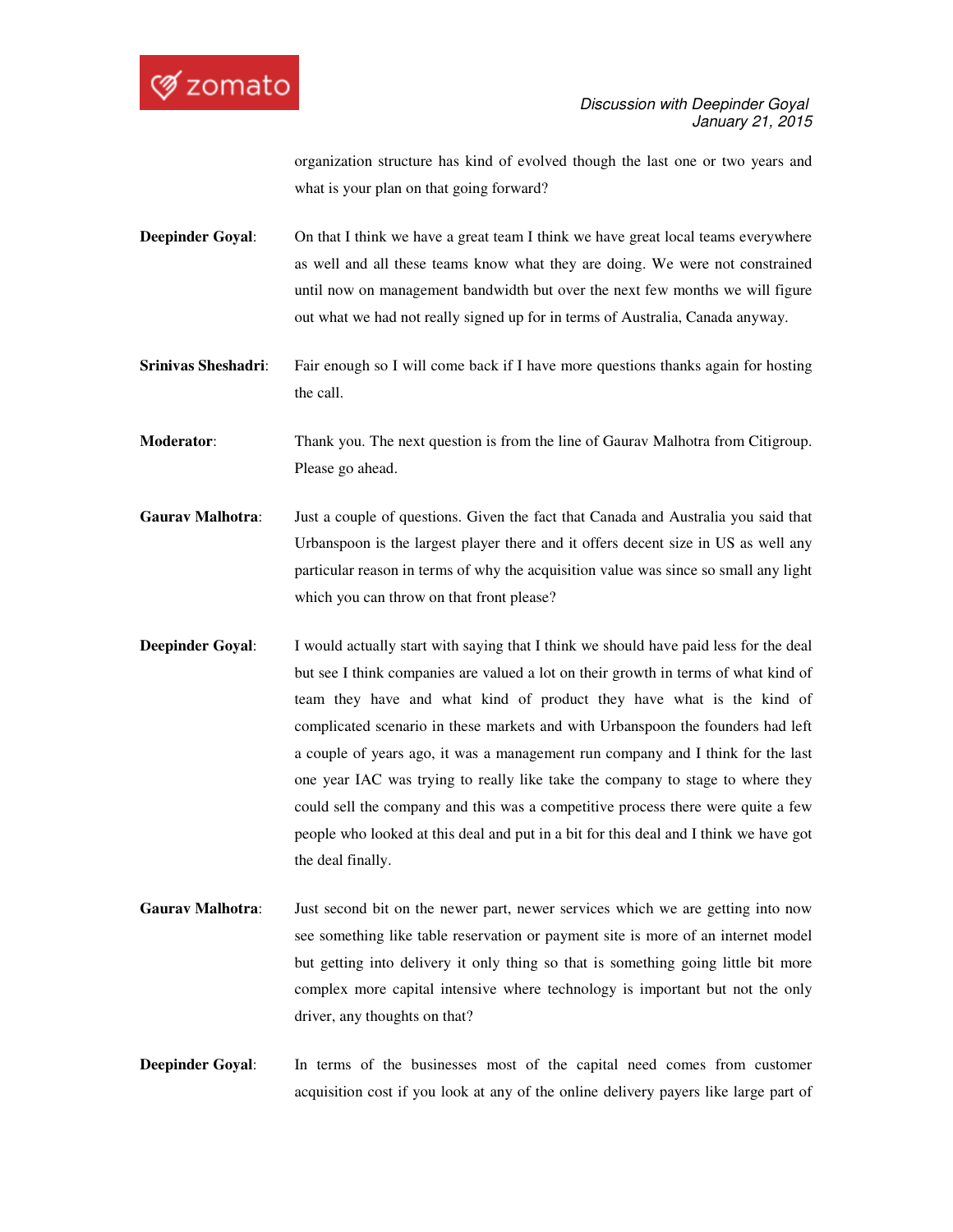their cost this is marketing expense, we will not need to do that because we have a large part of the population which visits Zomato everyday so customer acquisition cost will be fairly like close to zero so I do not think that this business will be capital intensive product for us I know it is capital intensive for everybody else but I do not think it will be capital intensive for us.

Gaurav Malhotra: In terms of scalability, complexity and the fact that it is you are getting into more of an offline kind of a segment any thoughts on that?

**Deepinder Goyal**: It is a new product. It will come with its own set of challenges I think we are well prepared to handle them.

**Gaurav Malhotra**: Thank you.

**Moderator:** Thank you. The next question is from the line of Ashwin Mehta from Nomura Securities. Please go ahead.

- **Ashwin Mehta:** I just wanted to understand that you have done quite a few acquisitions I wanted to understand the process and the integrations better. Whether you retain the individual entity of these acquisitions or you use Zomato how do you kind of essentially ensure the traffic which is accruing to the acquired property shifts to you and there is no loss intermediately and finally what aspects of work, when these acquisitions happen, happens locally versus what has done remotely?
- **Deepinder Goyal:** We have already migrated all five of the acquisitions that we made before Urbanspoon. We pretty much have not seen much loss of capex which is like sometime for short-term loss of 10% traffic and but then quickly we used to get back to normal levels again then we will use to start going off that base. So I think the product that we have compared to all these companies that we acquired is like really good and we just like sort of force the users to migrate to the new product and like mostly people like so and so far it has been working. I have said that, that does not guarantee that it will work in the future as well. So when it comes to local versus remote like a lot of we were in 19 countries before the Urbanspoon acquisition and we have local teams everywhere and we have some part of that work being done remotely in Delhi as well. So we just like that we get the same model everywhere we have and acquisition or an organic launch nothing is different from that point of view for us.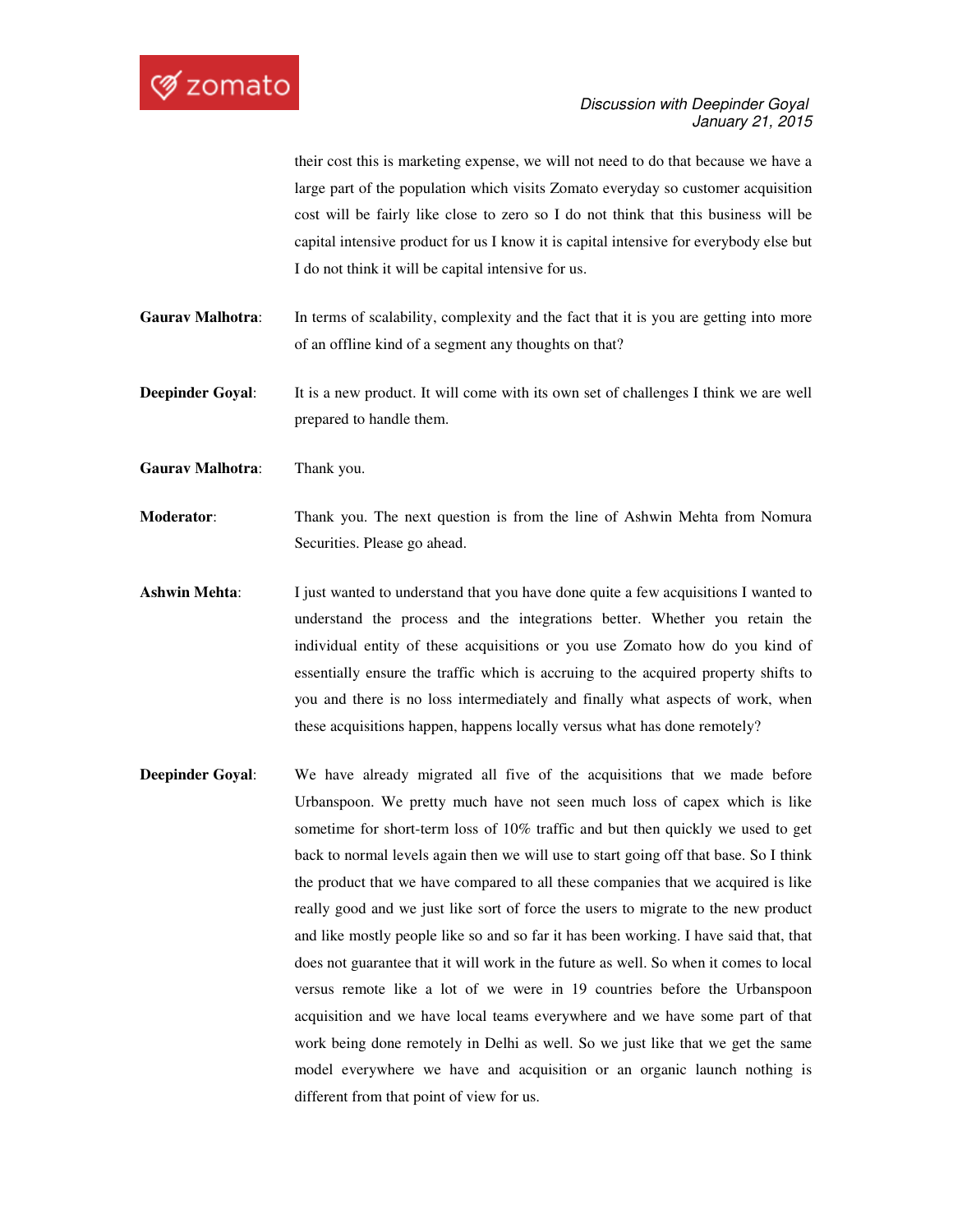

- **Ashwin Mehta**: A follow up is in terms of what advantages that you see you have versus the local incumbents in overseas markets from a cost structure and the technology perspective which helps you in terms of a faster scale up or a traffic leadership and some of the markets where you have been successful?
- **Deepinder Goyal:** So we do not really have any advantage when it comes to the cost structure I would say except for the fact that the product and engineering team is shared across all markets and that also lends for the fact that our product is actually much more superior because we have been doing this for long period of time and we have access to capital which a lot of these local players do not have. So I think it just comes down to things like the maturity of the product and access to capital. So we can really spend on marketing in these countries if it comes down to spending on marketing but so far we did not need to do that.
- **Ashwin Mehta**: Lastly in terms of the UK market where there seems to be some uphill climb and there the big table booking market is there and a big home delivery market is there how are you try into tackle that challenge and scaling up in UK?
- **Deepinder Goyal:** Let's just look at the history of India as well, so when we started in 2008 we had two large players in India already so it took us about three and a half to four years to really emerge as the number one player. Now our strength in India does not give us any leverage in UK or like any part of the world. So we have to really rebuild every market from here. We have gone into competitive markets, we have gone into noncompetitive markets, and competitive markets will take more time to build out.
- **Ashwin Mehta**: Just lastly in terms of process of say getting the restaurants listings or the menus in terms of some of these newer markets like say UK for that matter how tech intensive versus resource intensive with this process?
- **Deepinder Goyal:** It is mostly resource intensive because there are really no resources out there from where we can get this information, US is a very like drastically different market there are a lot of companies which really do the leg work which we do in all of these other markets and we can source a lot of information from them, but in all the other markets apart from US we will have to deploy the resource intensive model and get all that information for ourselves.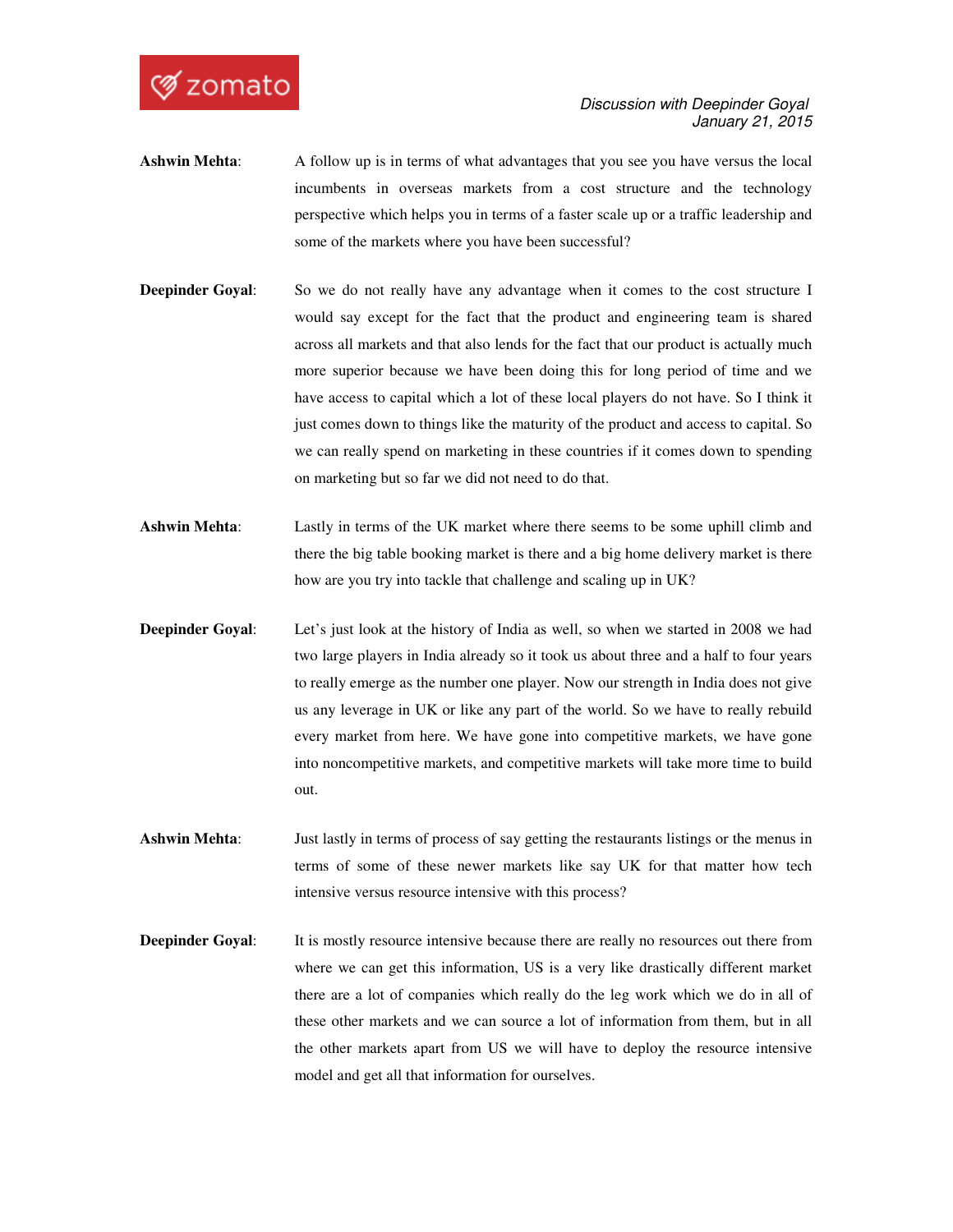

| <b>Ashwin Mehta:</b>    | So essentially it still remains a backpacker's model?                                                                                                                                                                                                                                                                                                                                                                                                                                                                                                                                                                                                                                                                                                |
|-------------------------|------------------------------------------------------------------------------------------------------------------------------------------------------------------------------------------------------------------------------------------------------------------------------------------------------------------------------------------------------------------------------------------------------------------------------------------------------------------------------------------------------------------------------------------------------------------------------------------------------------------------------------------------------------------------------------------------------------------------------------------------------|
| <b>Deepinder Goyal:</b> | Absolutely.                                                                                                                                                                                                                                                                                                                                                                                                                                                                                                                                                                                                                                                                                                                                          |
| <b>Ashwin Mehta:</b>    | Thanks a lot Deepinder and all the best.                                                                                                                                                                                                                                                                                                                                                                                                                                                                                                                                                                                                                                                                                                             |
| Moderator:              | Thank you. The next question is from the line of Ankit Kedia from Centrum.<br>Please go ahead.                                                                                                                                                                                                                                                                                                                                                                                                                                                                                                                                                                                                                                                       |
| <b>Ankit Kedia:</b>     | Just wanted to know over a period of time we will phase-out the Urbanspoon<br>brand or we will be continue with that for some time?                                                                                                                                                                                                                                                                                                                                                                                                                                                                                                                                                                                                                  |
| <b>Deepinder Goyal:</b> | Ankit jury is still out I think. I would want to phase-out the Urbanspoon brand in<br>the longer-term but we have to like really where short-term versus the long-term as<br>well. So I think over the next couple of weeks we will decide what to do, with the<br>jury out, we are not very sure right now.                                                                                                                                                                                                                                                                                                                                                                                                                                         |
| <b>Ankit Kedia:</b>     | Also we have taken the acquisition route for some of the markets so going forward<br>to increase our market share is it possible to acquire the number two, number three<br>player and strengthen our brand in those markets or we will be happy to be number<br>one and get the others die out over the period of time.                                                                                                                                                                                                                                                                                                                                                                                                                             |
| <b>Deepinder Goyal:</b> | Wherever we are number one we are actually very like distant number one the<br>number two players is maybe like one-third or even less than our size. So there is<br>no point buying the number two player because we do not see those player<br>existing during over a longer period of time because most of the pricing leverage<br>will exist with us and most of the traffic exists with us and this is the network<br>effect business, the largest player grows the smaller one does not grow. Although<br>you can really, the smaller players could really persist for a longer period of time<br>and beat us but and that is what we are trying to do in UK and lot of competitive<br>markets but it is essentially winner takes all markets. |

**Ankit Kedia**: My last question is could you just highlight what are the numbers of paid restaurants vis-à-vis the numbers of listings we have in Indian top eight cities if you can and probably some rest of the other markets?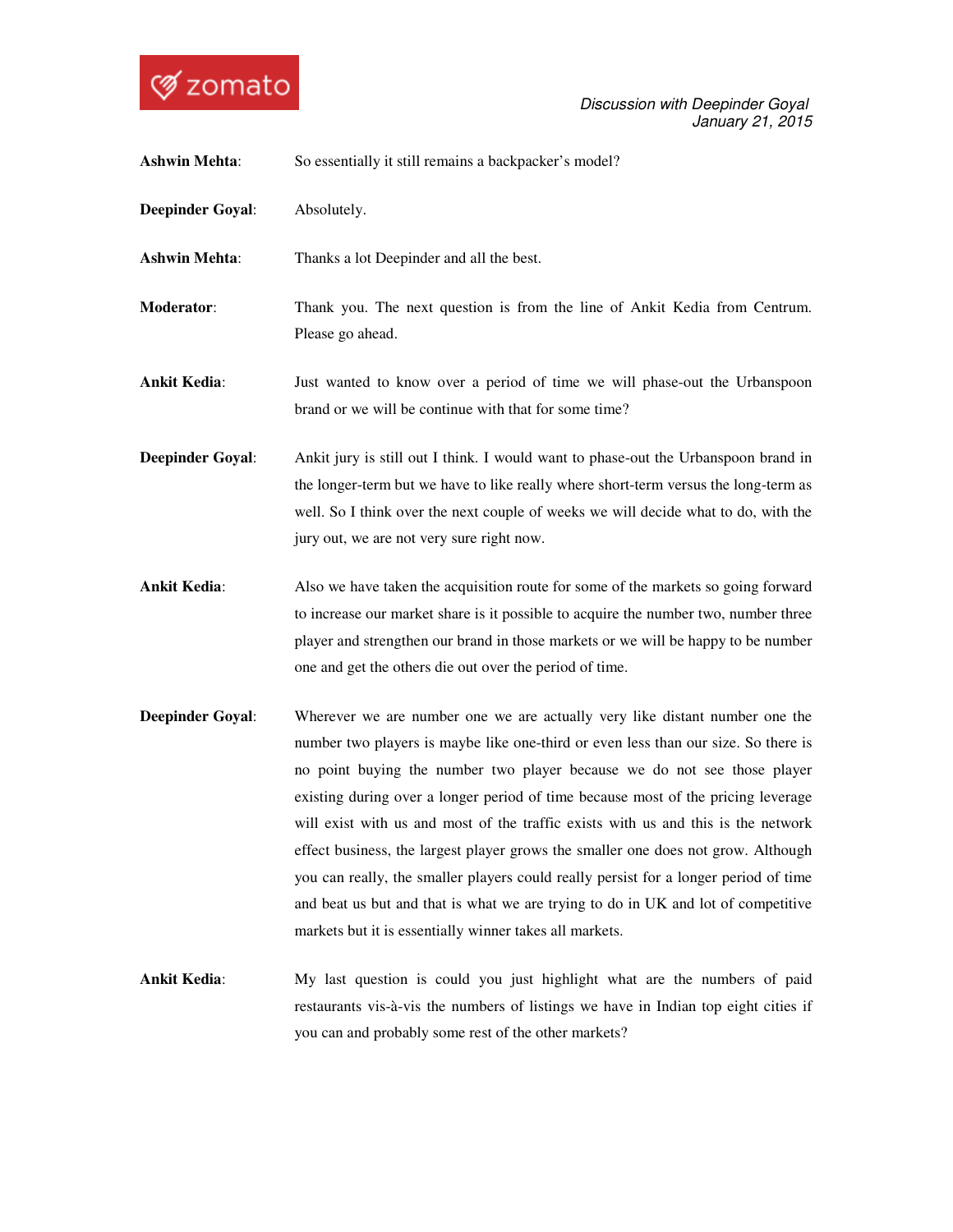

- **Deepinder Goyal:** India, I think we are close to monetizing about 10% of the listed base if am not wrong, but globally we are just getting started if you look at this number on a global level I think it is going to be very small number.
- **Ankit Kedia:** What do you think we can monetize still so everybody would because we are into hyper local kind of advertisement model so till what level can we go so an opportunity perspective?
- **Deepinder Goyal:** We guys never thought that we will reach 10%. I think the market is going to surprise us and as long as the traffic is growing I do not think there is a ceiling to this number.

Ankit Kedia: Just one thing what is the total employee strength now globally?

- **Deepinder Goyal**: About 1100.
- **Ankit Kedia**: Congratulations and thank you so much.
- **Moderator**: Thank you. Our next question is from the line of Ashish Chopra from Motilal Oswal Securities. Please go ahead.
- **Ashish Chopra**: I had a couple of questions. The first one like you just mentioned a while ago that this business is essentially winner takes all market so would you also hold the view in some of the matured countries where you are currently present in, essentially the UK and the US?
- **Deepinder Goyal:** Yes, I would hold this view but that does not mean that the number two player cannot win over time and that is what we are trying to do and that is what we did in India as well, so there was a winner and we started it pretty much 1% of their size we started out so I think there are ways to really move the momentum from the number two player and really become the number one player and that is what we are going to do in these matured markets.
- **Ashish Chopra**: That said just wanted some more clarity on your plans in the US market so like you said you would be looking to monetize Australia and Canada after that Urbanspoon but on the near-term basis are you also looking at having a field force deployed within Urbanspoon in the US because I understand that there was none really existing earlier?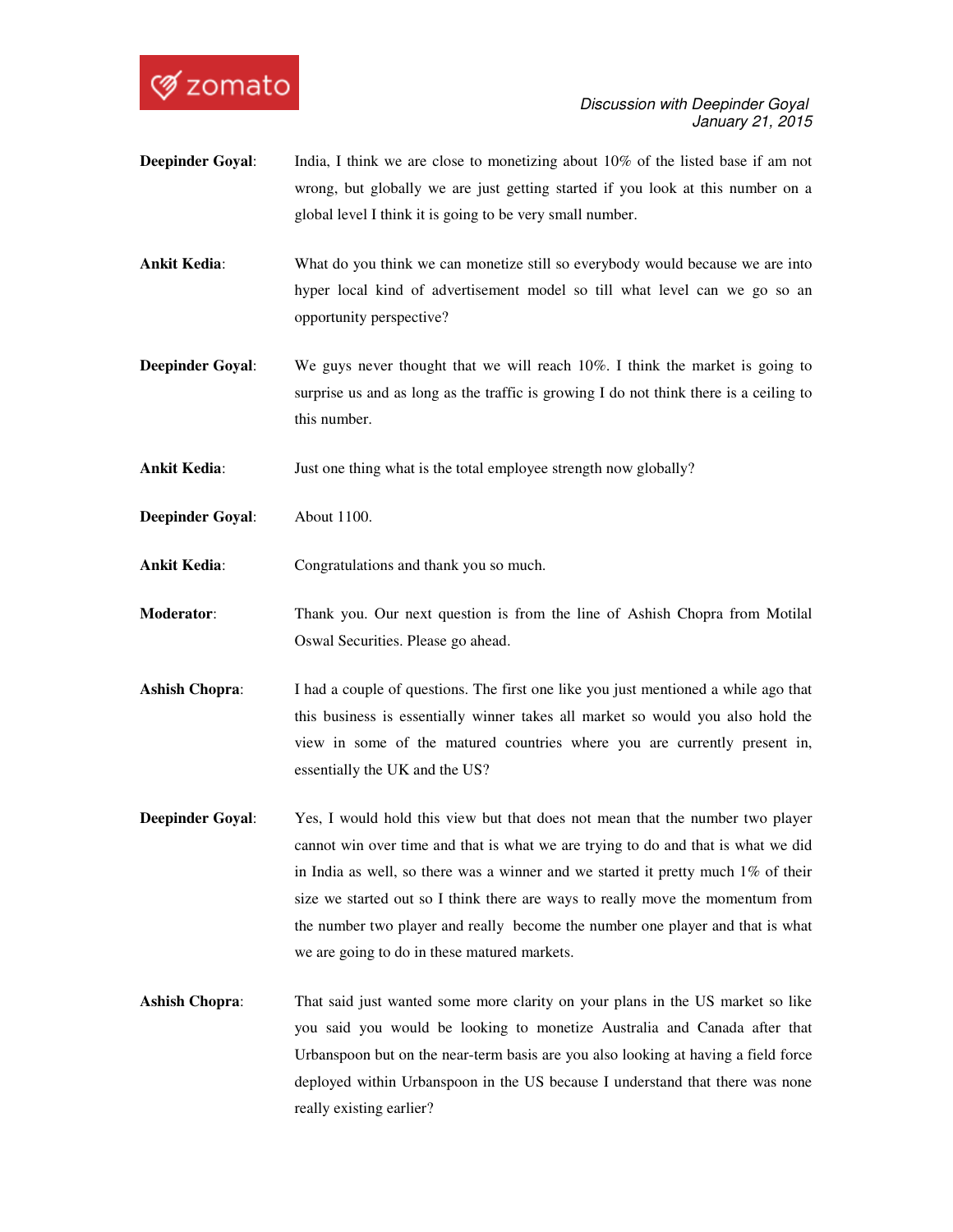

- **Deepinder Goyal:** So US I do not think is going to be a big focus area for us over the next few months. There is a lot of work to do in Australia and Canada we will essentially pickup a couple of cities in the US and start learning at the expense of those cities and maybe like six to twelve months down the line when we know what we need to do we will go big on the US. But right now we are just going to pilot out a few things.
- **Ashish Chopra:** Thirdly would you think that the monetization model could vary significantly across regions maybe developed markets versus the emerging ones or the English speaking versus non-English speaking would there be any difference significant ones or do you think it is really more or less very homogeneous?
- **Deepinder Goyal:** It is really more or less the same, because we are like currently we are monetizing India, UAE lot of like those are the four markets that I mentioned and they are a mix of developing and developed markets and the business model is the same the math works everywhere the margin essentially the same as well I do not think the business model being different in these markets.
- **Ashish Chopra**: Lastly just wanted to know in terms of the reviews on the app or the website so is there any handle on that as well maybe for the paid listings because I think a competitor across the globe particularly mentioned about having fairly no management of the reviews per se but then just wanted to understand whether that is also a point in contention from the guys who end up paying Zomato?
- **Deepinder Goyal:** Of course that is a point of contention from those guys but our sales guys are not really allowed to talk about reviews with any of our clients. So our content team is not really permitted to talk to the sales team. We are happy to walk out of any sales meeting if it becomes a meeting about reviews and the restaurants reputation on Zomato the restaurants really have to accept any review and feedback and pay us for incremental traffic that is how the business works for us.
- Ashish Chopra: That is it from my side. Thanks so much and all the best.

**Moderator**: Thank you. The next question is from the line of Deepak Prasad from Unilazer Ventures. Please go ahead.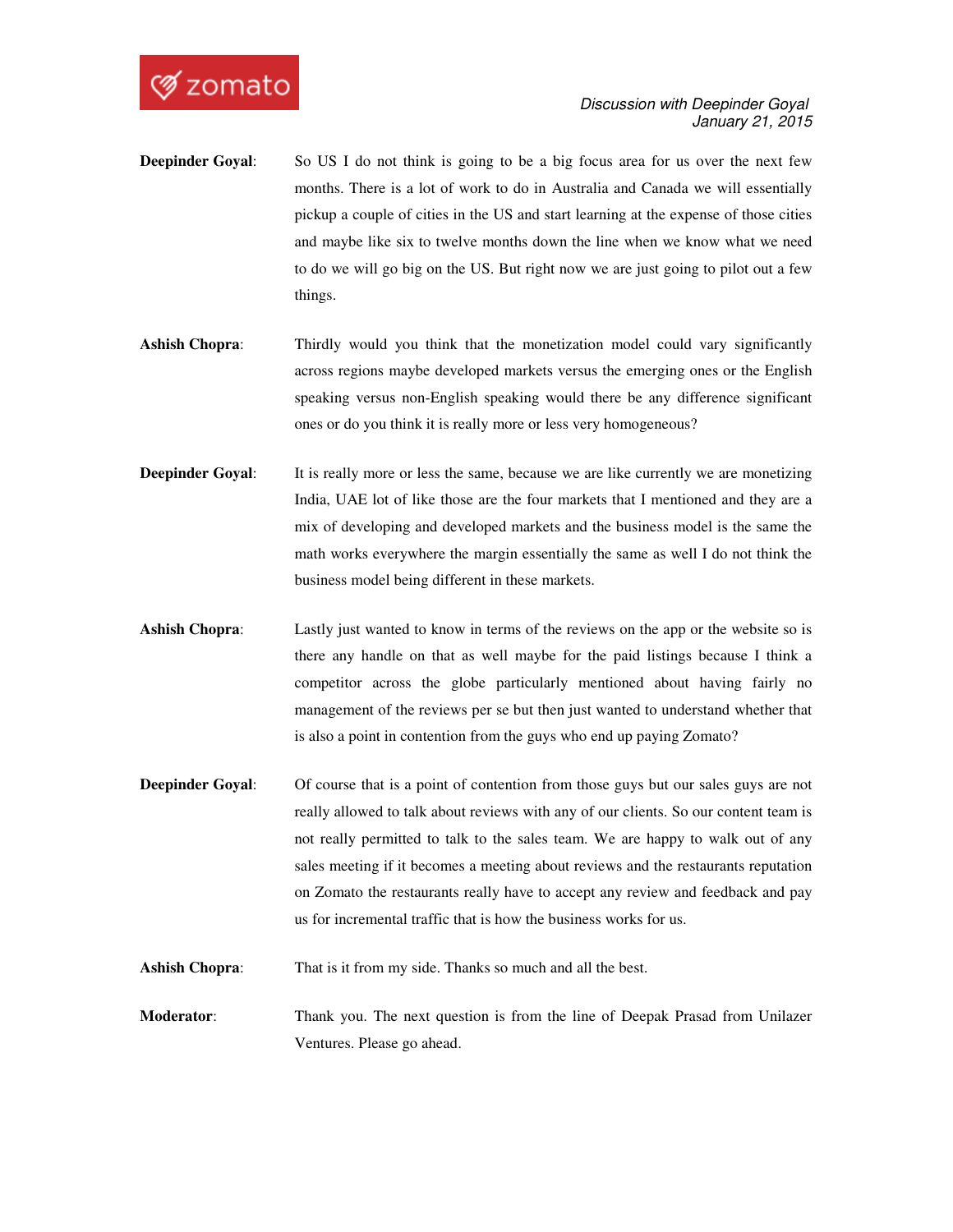

- **Deepak Prasad:** I had a couple of questions. First one was if you can throw some light on the user engagement maybe in India and at an overall level. So you mentioned the traffic has doubled after the Urbanspoon acquisition so if you can give us some sense on what kind of active users you have what kind of searches or what kind of reviews you get on a monthly basis?
- **Deepinder Goyal:** I think we have publically shared the number that after Urbanspoon like the combined traffic would be more than 80 million visits per month and I right now cannot share the engagement numbers, so I am sorry about that.

**Deepak Prasad:** Any sense on the number of installs that you are getting per month?

**Deepinder Goyal**: Cannot share that as well.

- **Deepak Prasad:** No problem, so the other thing was in terms of from a restaurants perspective in order to understand the ROI as a company what do we provide them in terms of how is their traffic improved or what was the chick through rates what exactly do we give them as and for a client?
- **Deepinder Goyal:** We give them a lot of things so we give them a dashboard where they can track the number of page views they get on Zomato, they can track the number of calls being made through Zomato, they can check the number of map views they got, the number of menu views they got. They can actually take a lot of metrics. So overall I think we are able to give them a fair estimate of like the ROI that we drive to them.
- **Deepak Prasad**: Number of searches as well right as and for each of the restaurants that you yet here got it?

**Deepinder Goyal:** Yet we got a bunch of metrics around how the restaurant is doing on Zomato.

- **Deepak Prasad:** Right now will there be a drop off rate for these brands or the let's say if a particular brand is not happy with the click through rate that they are getting or the menu view that they are getting is there are churn rate that we have right now?
- **Deepinder Goyal:** There is a churn rate but it is not that much it is a small number and most of the churn really is come from the mortality of the business itself and it has got nothing to do with the performance of Zomato.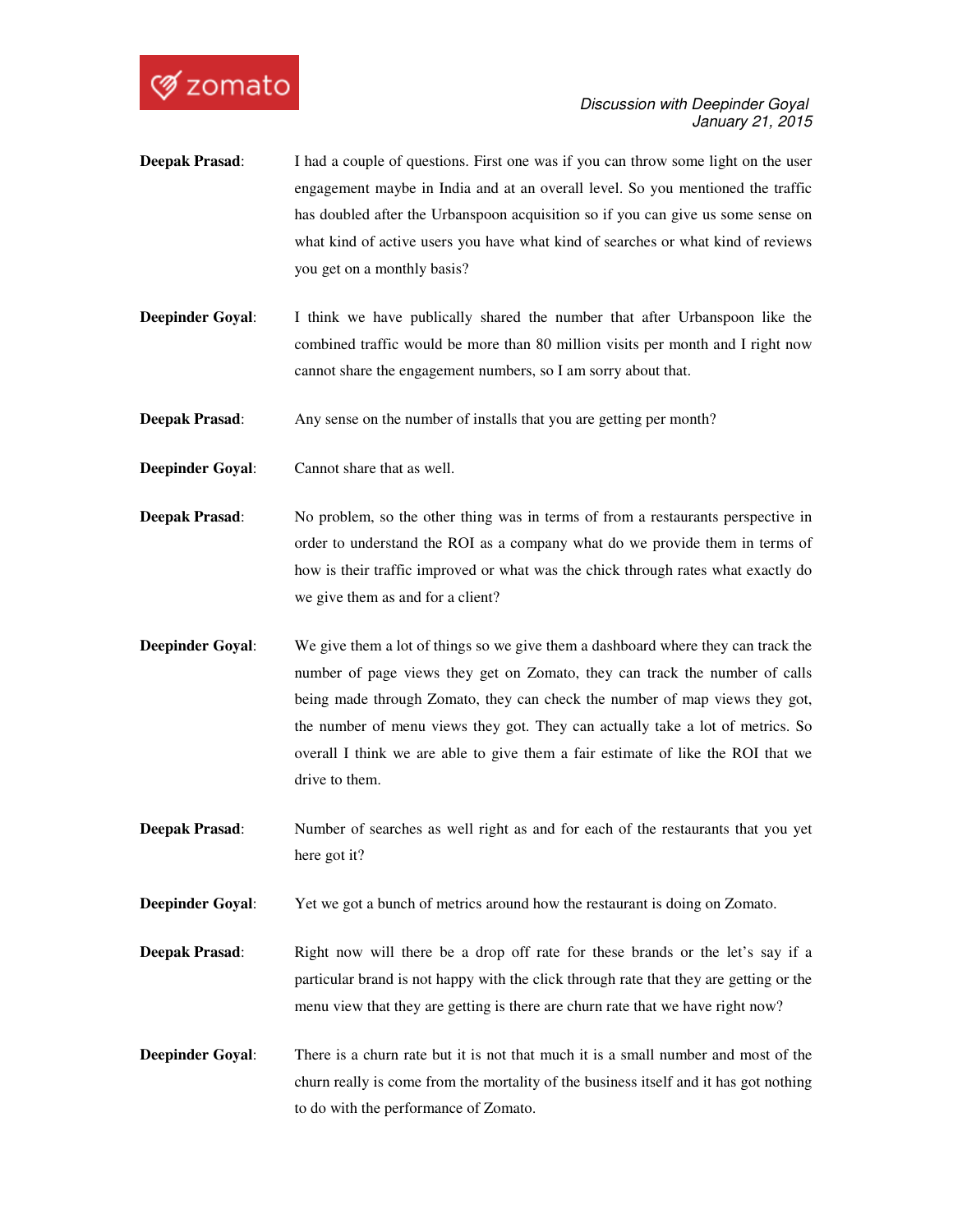

**Deepak Prasad**: Thank you very much and congratulations.

**Moderator:** Thank you. The next question is from the line of Rushabh Chudgar from Enam Holdings. Please go ahead.

- **Nihar Shah**: I just had a few questions. One was just wanted to get a little bit of better understanding on the revenue model in the sense do you charge your customers more on a CPC, CPM what is the revenue model over there is it like a monthly fixed charge? The second question is just wanted to get a breakup of what would be sort of advertising revenues from the local channel versus brand advertisers so do you get large sort of food and beverage brands like Domino's or McDonald's and what is the kind of revenues you might be getting from them? The third question was around competition just wanted to understand which are the sort of your competitors that you have seen both in India and abroad that you hold in high regard and what are the aspects of the business that you think they are executing well and what you can sort of learn from them? These are my first three questions.
- **Deepinder Goyal:** Sorry I lost the first question?

**Nihar Shah**: The first question is in terms of your advertising models or the revenue models is it like a fixed fee or is there is some sort of deliverable in terms of click through?

- **Deepinder Goyal:** So our revenue model is a fixed fee. We actually charge on a quarterly basis and all the money is actually prepaid for that quarter and in next quarter we will go to that business owner and we need that contract preferably for a higher price than the last quarter that is how the business model works. So we do not have any click through commitments because we guys are in the business of leasing out advertisements, advertising space to people, what they do with that advertising space is entirely their problem so that is how we view our business. Most of our advertisers are local advertisers like mainly like the premium restaurants like business owner who own maybe one, two, three maybe up to ten restaurants we do not have a large amount of brand revenue coming in, brand advertising revenue coming in.
- **Nihar Shah**: From an ROI perspective what would the local sort of advertisers monitor or how do they sort of ensure that they getting a good ROI on their sort of advertising on Zomato, you can throw some light on that?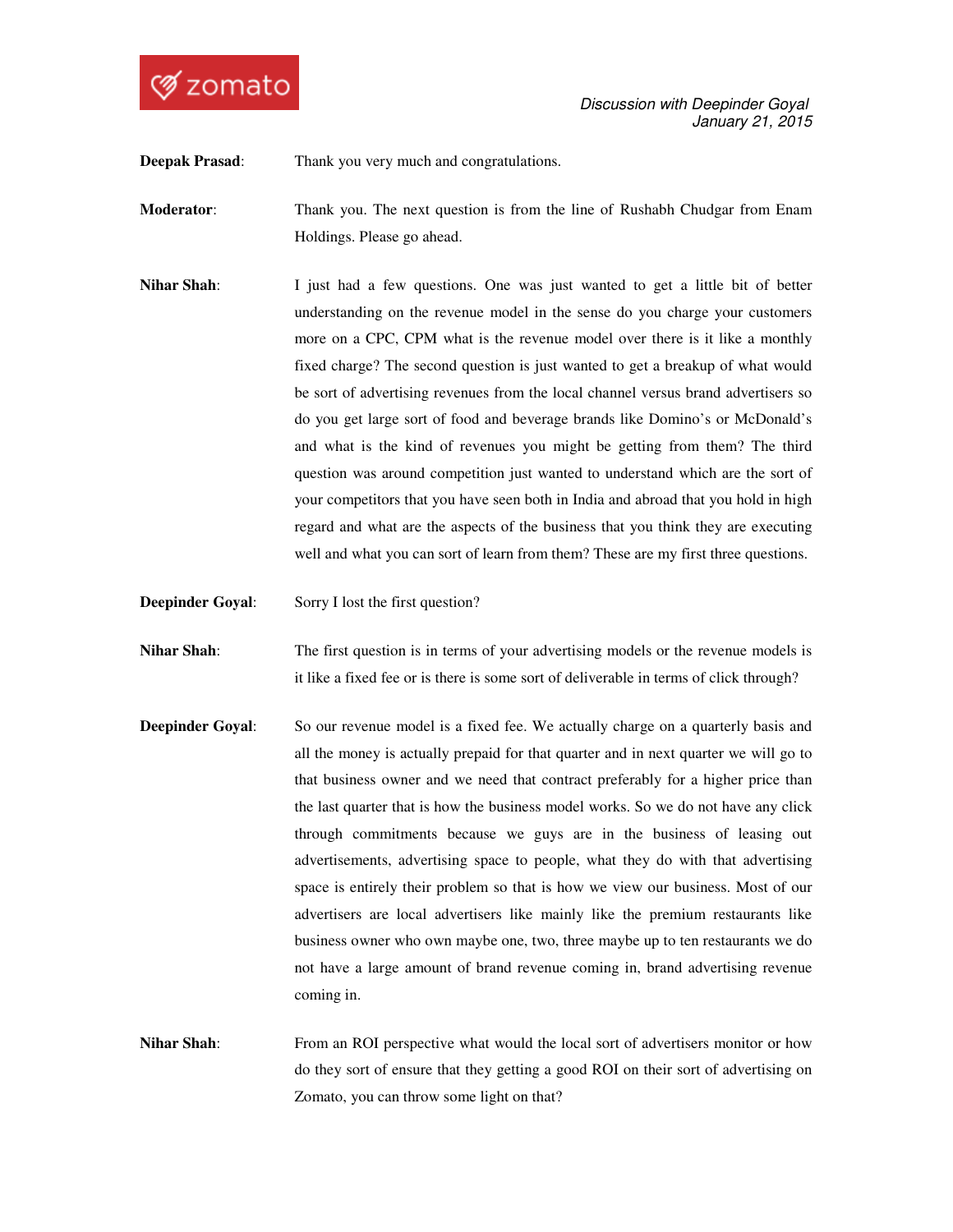

- **Deepinder Goyal:** The biggest metric that those guys track I think is the number of calls being part of their business through Zomato we track the number of calls being passed through this.
- **Nihar Shah**: Is there any some sort of metrics that you sort of promise them or is this generally depends on…?
- **Deepinder Goyal:** We just cannot promise. We cannot sell a bad product so we would charge for the quarterly fee and what those business is get as entirely up to them, their banners, there are their creative, it is totally up to them we pretty much cannot dictate what those guys get out of Zomato.
- **Nihar Shah**: My other question was in terms of competition you have seen some of the delivery guys sort of start out in India what do you think of the model that they are following and how do you sort of what are the sort of what is the large sort of competitors that you sort of admire and our takes of the business that you think you need to sort of to get that?
- **Deepinder Goyal:** I think all our competitors are doing well in some aspect of the other, so and everybody has their own set of weaknesses as well overall like, but given the scale of where we are at in terms of traffic we are not really worried about them so we know that if we get into those businesses we can really emerge as the largest player pretty good.
- **Nihar Shah**: My last question was just a little bit on the market we have seen Yelp in the US create a very good model out of this but my assumption would be that in the US the local businesses or the restaurant would probably be more mature in terms of willing to pay for these kind of advertising a branding sort of services where you are located which is largely a lot of the emerging markets of course Australia, Canada and UK besides the point what is the kind of maturity that you see of the local restaurants there and how is that sort of changed over the last two or three years that you have been present in these areas?
- **Deepinder Goyal:** I think our biggest advantage compared to any of our competitors is that we have a field sales force. We actually meet business owners and then sell the ad space so even if somebody is not educated and savvy enough about tech and the internet we are able to educate them about these things. So that changes a lot of things for us,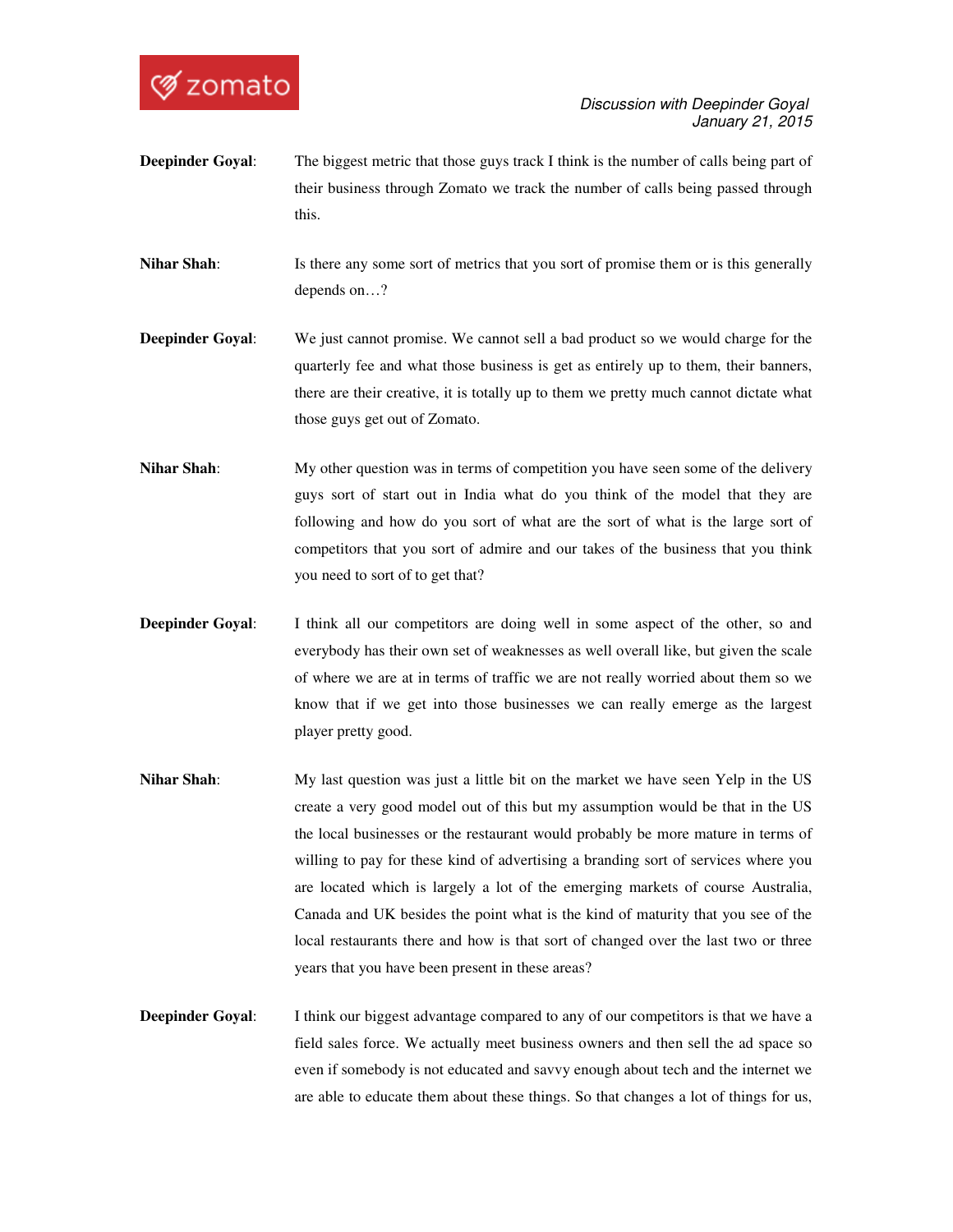

and in India we are already at a very high penetration get and I think this number improving very drastically over like month-on-month. So that aspect of the factor does not really worry as much.

**Nihar Shah**: Thank you and good luck for the future ahead.

**Moderator:** Thank you. Our next question is from the line of Viju George from JP Morgan. Please go ahead.

**Viju George**: We just wanted to check what proportion of your revenue for traffic comes from Google and what is direct traffic to Zomato?

**Deepinder Goyal:** Overall if you look at like our entire business I think about 35% would come from Google.

- **Viju George**: Thanks Deepinder.
- **Moderator**: Thank you. The next question is from the line of Miten Lathia from HDFC Mutual Fund. Please go ahead.

**Miten Lathia:** If you were to put a sort of cutoff in terms of the restaurant revenue size for it to become an advertiser on Zomato in India what would that number be a typical restaurant what sort of revenue profile would end up being an advertiser on Zomato?

- **Deepinder Goyal:** I would say apart from like all the stalls like and the dhaba's of the world pretty much everybody can advertise on Zomato and we have different SKUs ranging from Rs 2000 a month to like maybe a lakh a month as well. So depends on what your appetite is you can actually buy that product so I do not think there is any kind of sweet spot or addressable market sort of a question for us.
- **Miten Lathia**: If I heard you right the investments apart from the other markets that we organically entered into mainly the Urbanspoon markets of Australia and Canada so you looking at a ballpark of another \$25 - \$30 million investment over the next two years to get funded externally is that right sort of number?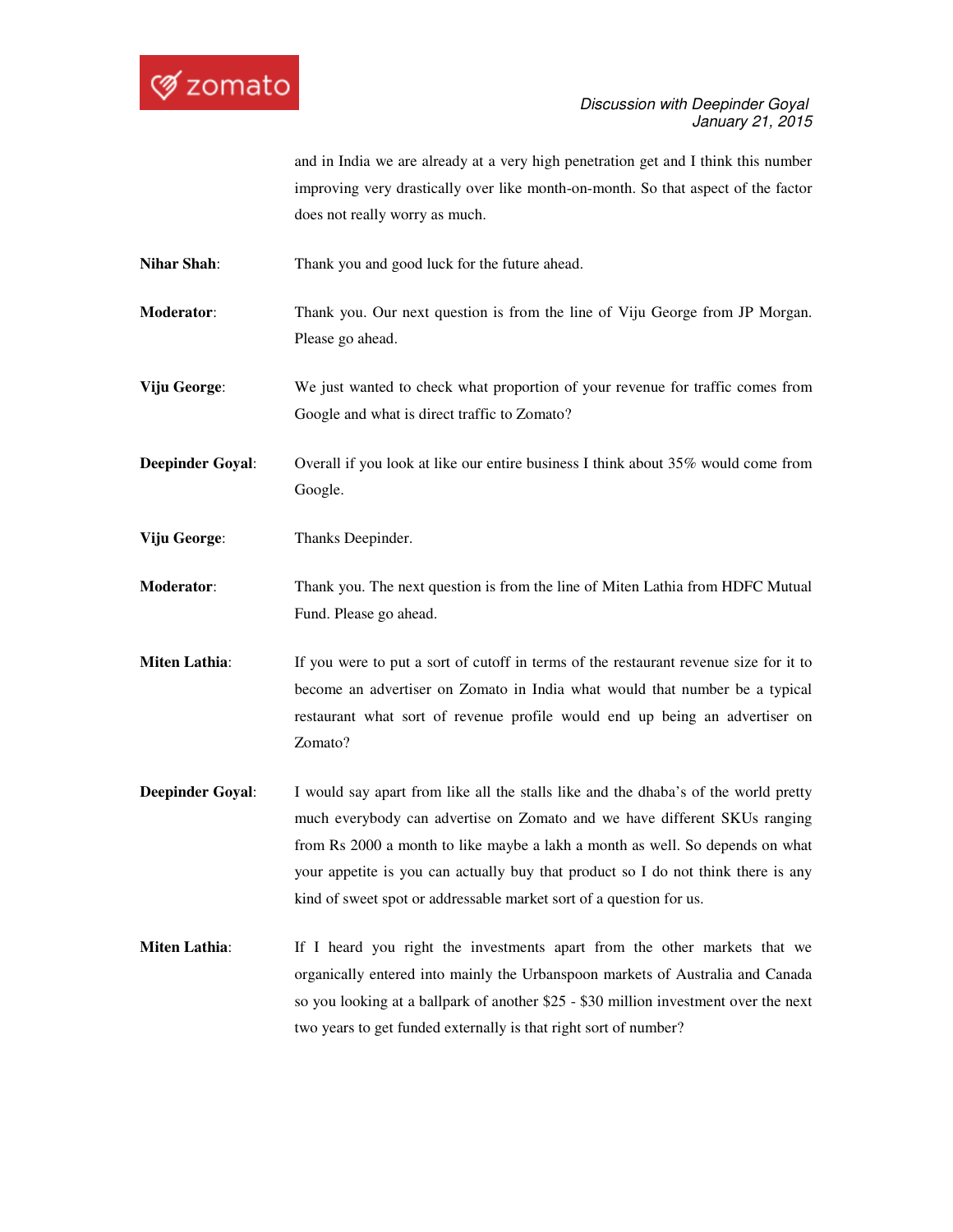

**Deepinder Goyal:** I cannot comment on that right now. It actually might be in that range it might not in that range I think we still making our up our minds about what we really need to do in these.

**Miten Lathia:** But very clearly cash burn in US will be of a very restricted order?

**Deepinder Goyal:** Cash burn in the US depends on what we do in the US right now we are going to pilot out a few things. That is not going to cost us a lot if those things work well we might need more money but only the next few months will tell us what that amount is going to be.

**Miten Lathia:** Thanks a lot.

**Moderator**: Thank you. Our next question is from the line of Srivathsan Ramachandran from Spark Capital. Please go ahead.

- **Srivathsan R:** I just wanted to get your thoughts given we want to completely own the restaurant communication space would you look at something on the couponing or referring which are our real-time coupon and kind of a space within the restaurant and another markets that we operate in?
- **Deepinder Goyal:** Yes, and we already have that product although we are not selling it directly as a couponing product. So we have a subscription app for restaurants, lot of restaurants pay us \$50 a month per outlet for that app and through that app they can put up real time deals on Zomato and we have seen a good uptake in terms of volumes in terms of the things.

**Srivathsan R:** This is open even in market like India another markets or is it more on restaurant kind of markets?

**Deepinder Goyal:** Absolutely, the restaurant can just like go online and buy this, buy subscriptions to this app so anywhere across the world that we are present.

**Srivathsan R:** They can manage the page?

**Deepinder Goyal:** They can manage their page, not the reviews but all the other information on their page.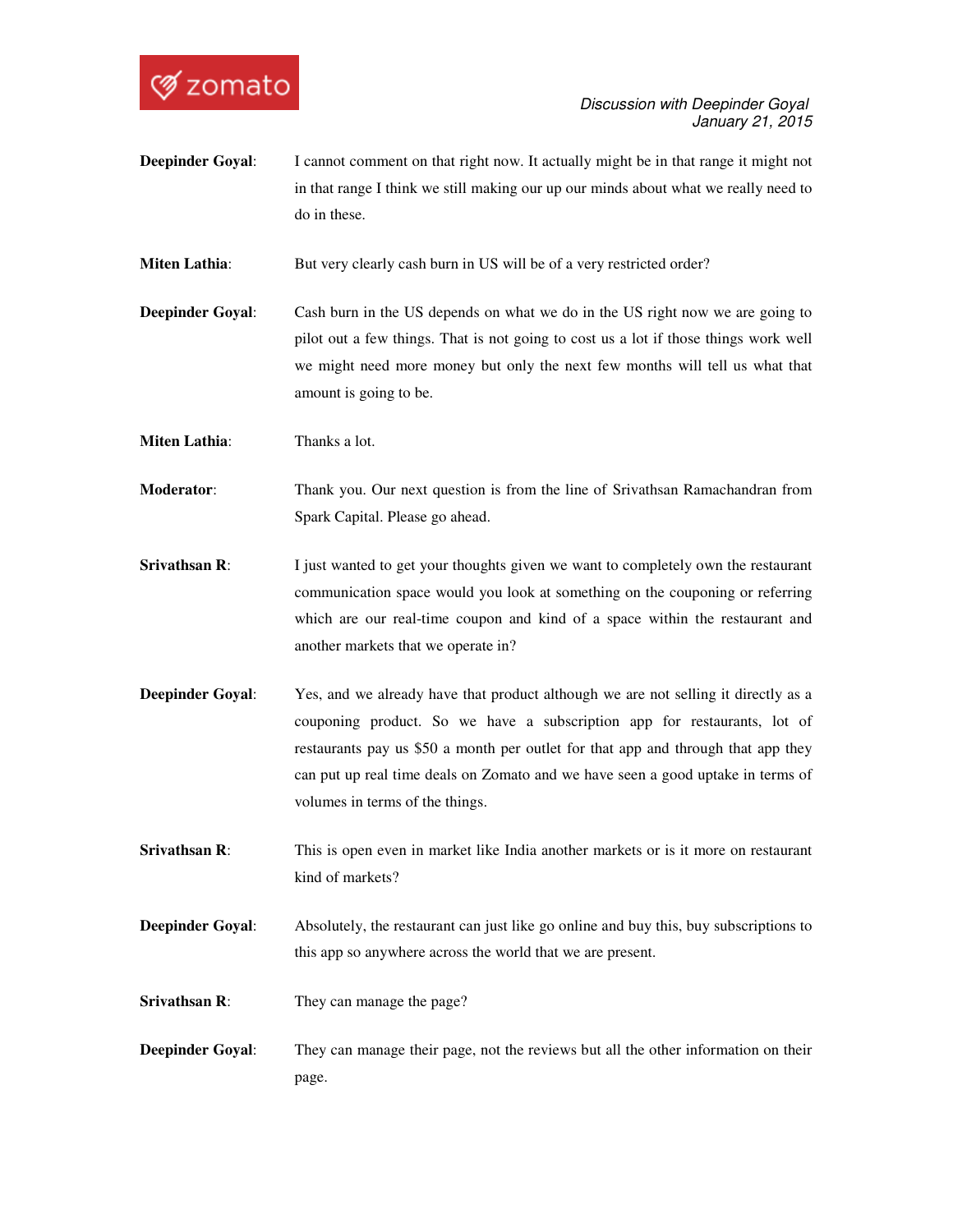

- **Srivathsan R:** In terms of from an decentralization or centralization point of view just wanted your thought process between given this operation around 22, 23 countries what are the typical aspects that are more centralized out in India and what is more local when it comes with a possibly branding and marketing would be localized without say that in terms of technology it is another thing just wanted your thoughts?
- **Deepinder Goyal:** I think a lot of functions are central for us for example like HR, finance, product even branding and marketing like the thought process and the design aspect of it is central but the execution is local so this is significant chunk of work which is being done centrally and there is also a significant amount of work which is being done locally.
- **Srivathsan R:** Almost 90% of your cost would be people and rental just wanted is it possible for you to give it between maybe product and sales and marketing?
- **Deepinder Goyal:** I do not even know that number.
- **Srivathsan R**: That is it from me. Thank you.
- **Moderator**: Thank you. The next question is from the line of Anup Upadhyay from SBI Mutual Funds. Please go ahead.
- **Anup Upadhyay**: Thanks all my questions have been answered.
- **Moderator**: Thank you. The next question is a follow up question from the line of Arya Sen from Jefferies. Please go ahead.
- **Arya Sen**: Just couple of questions one could you give the breakup of your 1100 employees in terms of sales and marketing and the rest?
- **Deepinder Goyal:** I think half of these were with the sales and marketing.
- **Arya Sen:** What about the rest product, technology roughly any split on that?
- **Deepinder Goyal:** Content, product, finance, HR everything else.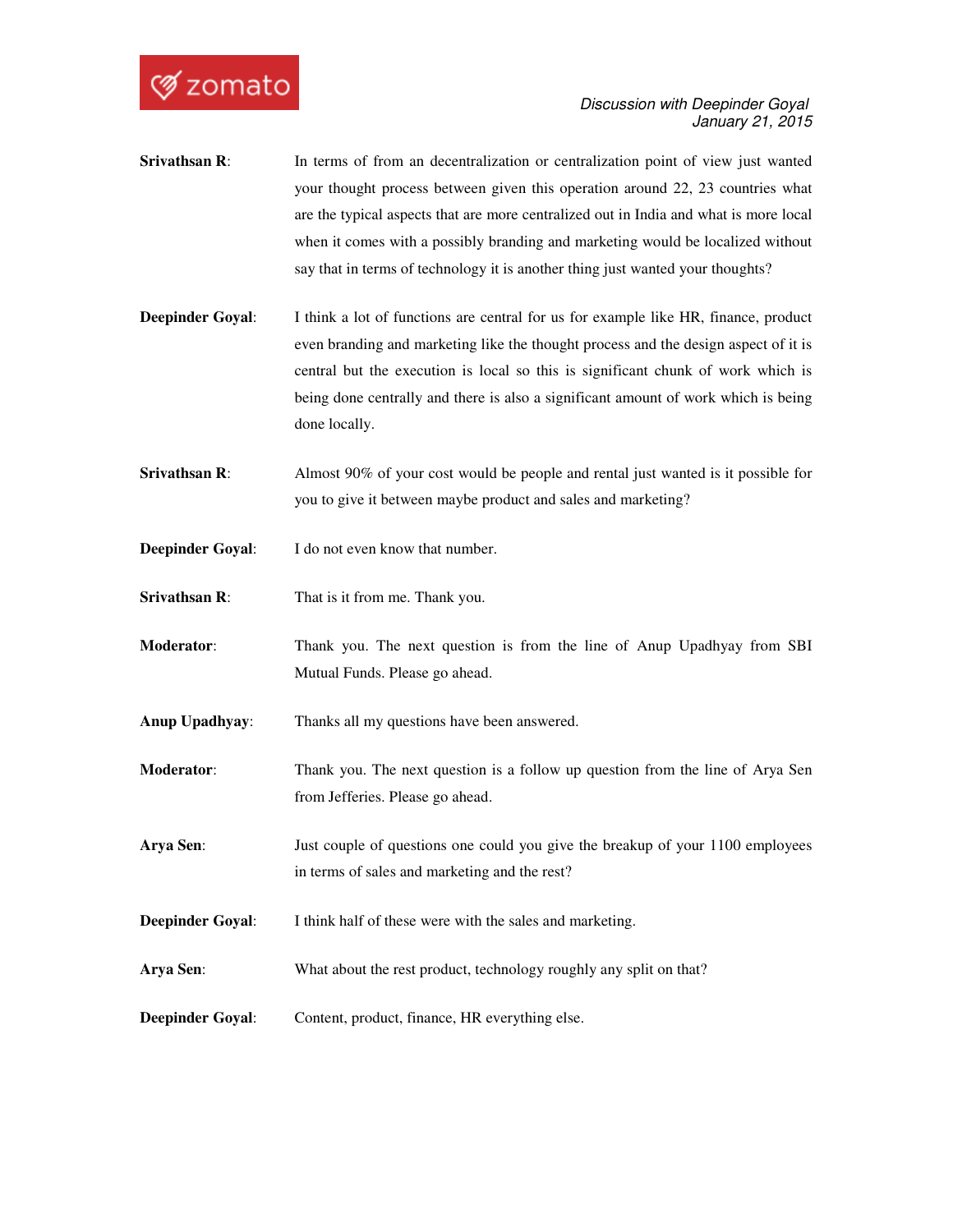

- **Arya Sen**: Just to reconfirm you are saying that in many cities in India you have monetized up to 10% of your listed companies is restaurants are paying customers is that the figure that you give?
- **Deepinder Goyal:** Yes approximately.

**Arya Sen**: That is all from my side. Thanks so much.

**Moderator**: Thank you. The next question is from the line of Prince Poddar from UBS Securities. Please go ahead.

**Prince Poddar:** Just one question. How about in India like you said you have grown from like 1% of the nearest competitor to the first position what has worked in India and do you think such a strategy would work in other markets as well where you are trying to get to number one?

- **Deepinder Goyal:** When we grew in India we tried a hundred things some of them worked, some of them did not work and in hindsight we have no idea about might work and what not work. So we have a list of these hundred things we actually do all of these things in all our markets. Something work, something does not work and eventually we end up winning the market that is how we do.
- **Prince Poddar:** But my question was most on the perspective of the fact that India we get different market and you are trying to get into a market which you might not have local knowledge of. So how would that create a difference about the strategy?
- **Deepinder Goyal**: We hire a local team everywhere. Most of our teams are entirely made up of like local people so and that team has a lot of independence to drive what they need to do and then those people adapt to changes to customization to locally and finally they are able to get stuff done. I think the trick here is to essentially let locals run the show and not really tell them what they need to do.
- **Prince Poddar:** Any India like example we have which where you have gained significant market share after starting late probably?
- **Deepinder Goyal:** Lot of markets I would say Philippines was one of them Indonesia was one of them and South Africa was also, Dubai was also one of them, Turkey is one of them, Portugal, lot of markets actually.